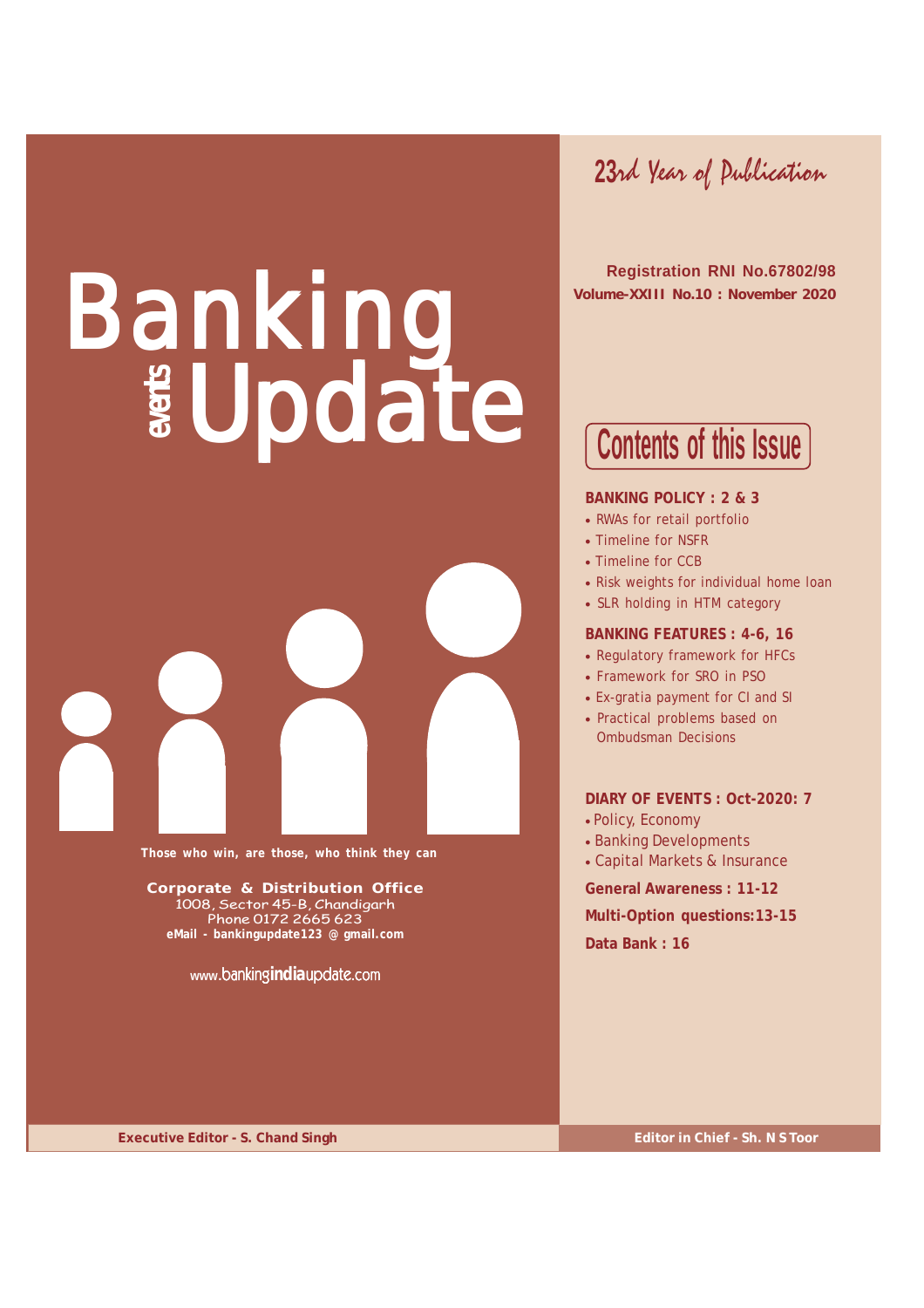### **2** ♦ **Banking** *events* **updatE** ♦ **November 2020**

### **RWAs for Retail Portfolio**

**ANKING**<br>**As per extant guidelines of RBI on risk weight**<br>**As per extant guidelines of RBI on risk weight** for Regulatory Retail Portfolios of Basel III Capital Regulations, claims (including both fund-based and non-fund based) that meet all the 4 criteria may be considered as retail claims for regulatory capital purposes and included in a regulatory retail portfolio.

Claims included in this portfolio are assigned a risk-weight of 75%, 'Low value of individual exposures' is one of the four qualifying criteria which prescribed that the maximum aggregated retail exposure to one counterparty shall not exceed the absolute threshold limit of Rs.5 crore.

In order to reduce the cost of credit for this segment consisting of individuals and small businesses (i.e. with turnover of upto Rs. 50 crore), and also to harmonise with the Basel guidelines, RBI decided (12.10.20) that the above threshold limit of Rs.5 crore for aggregated retail exposure to a counterparty shall stand increased to Rs.7.5 crore. The risk weight of 75% will apply to all fresh exposures and existing exposures where incremental exposure may be taken by banks upto revised limit of Rs.7.5 cr.

*Illustrations of revised instructions on Regulatory Retail* **Scenario 1** : As on October 12, 2020, a bank has an exposure of Rs.4 crore to borrower A, which qualifies for classification as 'regulatory retail'. Accordingly, it attracts 75% risk weight. If the bank takes an additional exposure to borrower A upto Rs.7.5 crore and which continues to satisfy all other eligibility criteria, the entire revised exposure shall qualify for classification as 'regulatory retail' and attract 75% risk weight.

**Scenario 2** : As on October 12, 2020, a bank has an exposure of Rs.6 crore to borrower B. After October 12, 2020, if the bank takes an additional exposure to borrower B, upto Rs.7.5 crore and which otherwise satisfies all other eligibility criteria, the entire revised exposure shall qualify for classification as 'regulatory retail' and attract 75% risk weight. However, if no additional exposure is taken after October 12, 2020, then the existing exposure shall continue to attract risk weight as applicable earlier. The illustrations are tabulated below (Rs. cr).

|                                                     | <b>Borrower-A</b> |     |      | <b>Borrower-B</b> |  |
|-----------------------------------------------------|-------------------|-----|------|-------------------|--|
|                                                     | 1                 |     | 3    | 4                 |  |
| A. Existing Exposure                                | 4.0               | 4.0 | 6.0  | 6.0               |  |
| B. Existing risk weight                             | 75%               | 75% |      | 100% 100%         |  |
| C.Additional exposure after Oct 12                  | $\Omega$          | 1.5 | Ω    | 1.5               |  |
| D. Total exposure                                   | 4.0               | 5.5 | 6    | 7.5               |  |
| E. Applicable risk weight on D                      | 75%               | 75% | 100% | 75%               |  |
| Digital Payment Transactions – Streamlining QR Code |                   |     |      |                   |  |

**infrastructure**

RBI had constituted a Committee (Chairperson : Prof Deepak Phatak) to review the current system of Quick Response (QR) Codes in India and suggest measures for moving towards interoperable QR Codes.

After examining the recommendations and the feedback received, RBI decided (22.10.20) as under:

i. The two interoperable QR codes in existence – UPI QR and Bharat QR – shall continue as at present.

ii. Payment System Operators (PSOs) that use proprietary QR codes shall shift to one or more interoperable QR codes; process of migration shall be completed by 31.03 2022.

iii. No new proprietary QR codes shall henceforth be launched by any PSO for any payment transaction.

iv. RBI shall continue a consultative process to standardise and improve interoperable QR codes, to enable beneficial features identified by the Phatak Committee.

v. PSOs may take initiative to increase awareness about interoperable QR codes.

### **Basel III Framework on Liquidity Standards – Net Stable Funding Ratio (NSFR)**

On a review, RBI decided (29.09.20) to defer the implementation of NSFR guidelines by a further period of six months. These guidelines shall now come into effect from April 1, 2021.

### **Basel III Capital Regulations - Review of transitional arrangements**

RBI decided on 29.09.20, to defer the implementation of the last tranche of 0.625 per cent of the Capital Conservation Buffer (CCB) from Sept 30, 2020 to April 1, 2021. Accordingly, minimum capital conservation ratios shall continue to apply till the CCB attains the level of 2.5% on April 1, 2021.

The pre-specified trigger for loss absorption through conversion / write-down of Additional Tier 1 instruments (Perpetual Non-Convertible Preference Shares and Perpetual Debt Instruments), shall remain at 5.5 per cent of risk weighted assets (RWAs) and will rise to 6.125 per cent of RWAs from April 1, 2021.

### **Individual Housing Loans – Rationalisation of Risk Weights**

In terms of circular dated 7.6.2017, the capital charge for claims secured by residential

*(***COMPILATION- SAPANDEEP TOOR & MANJOT TOOR,** - on the basis of information available on RBI Website)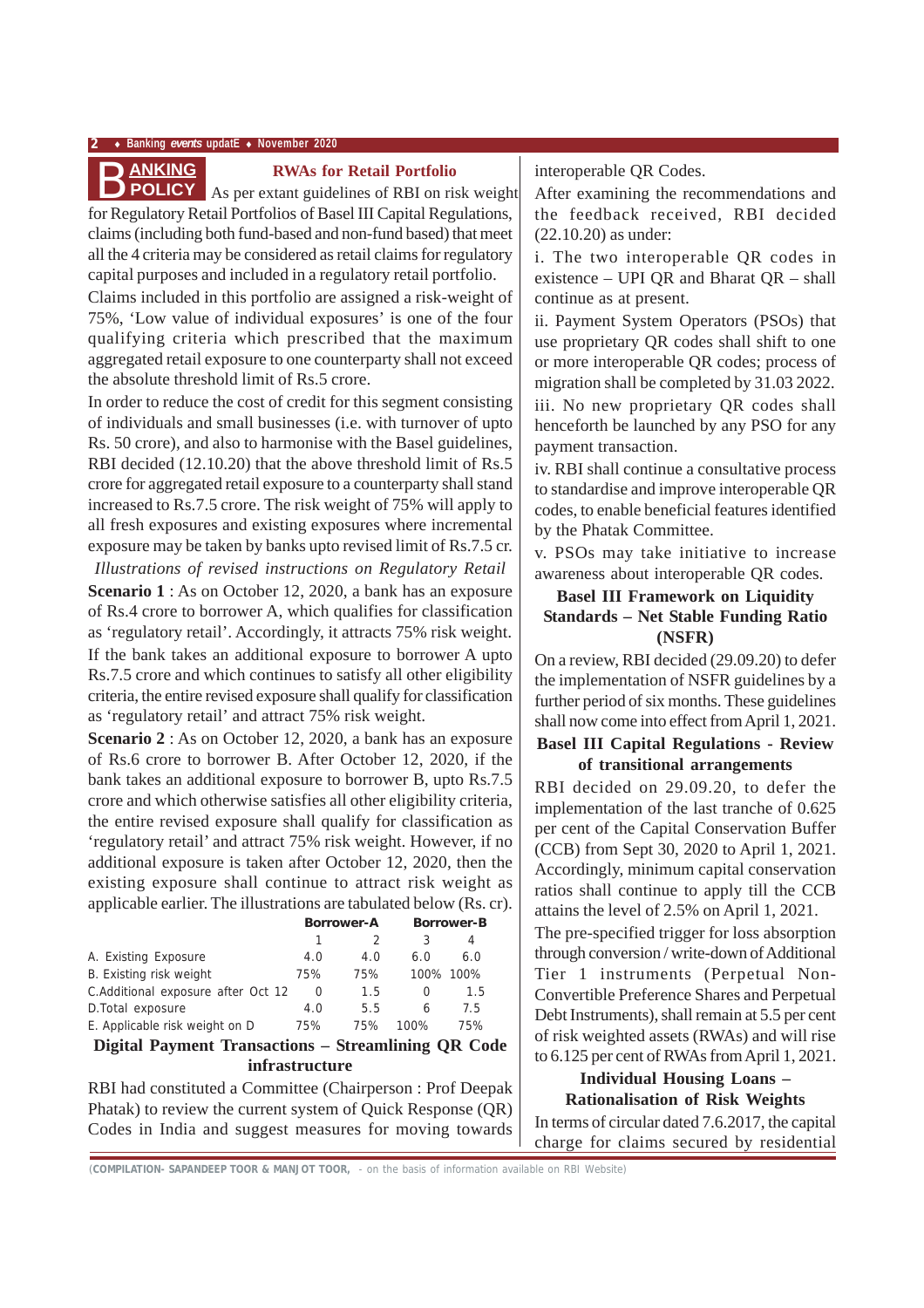property falling under the category of individual housing loans is assigned differential risk weights based on the size of the loan as well as the loan to value ratio (LTV).

RBI decided (16.10.20) to rationalise the risk weights, irrespective of the amount. The risk weights for all new housing loans to be sanctioned on or after the date of this circular and up to March 31, 2022 shall be as under:

| LTV Ratio $(\% )$      | Risk Weight $(\% )$ |
|------------------------|---------------------|
| up to $80\%$           | 35                  |
| $> 80\%$ and up to 90% | 50                  |

Standard asset provision of 0.25% shall continue to apply. The LTV ratios, Risk Weights and Standard Asset Provision for all loans sanctioned prior to the date of this circular shall continue to be as prescribed on 7.6.2017.

### **SLR holdings in HTM category**

As per extant guidelines, banks can exceed the limit of 25 per cent of the total investments under Held to Maturity (HTM) category if the excess comprises only of SLR securities and total SLR securities held under HTM category is not more than 19.5% of Net Demand and Time Liabilities (NDTL) as on the last Friday of 2nd preceding fortnight. On 1.9.20, banks were allowed to hold under HTM category, SLR securities acquired on or after September 1, 2020 up to an overall limit of 22% of NDTL, up to March 31, 2021. RBI decided (12.10.20) to extend the dispensation of the enhanced HTM limit of 22%, for SLR securities acquired between Sept 1, 2020 and March 31, 2021, up to March 31, 2022, i.e. banks may hold such excess SLR securities in HTM category upto 31.03.2022. RBI also decided that the enhanced HTM limit shall be restored to 19.5% in a phased manner, beginning from the quarter ending June 30, 2022, i.e. the excess SLR securities acquired by banks during the period Sept 1, 2020 to March 31, 2021 shall be progressively reduced such that the total SLR securities held in the HTM category as a percentage of the NDTL does not exceed 21% as on 30.06.22, 20% as on 30.09.22 and 19.50% as on 31.12.22.:

Further, as per extant instructions, banks may shift investments to/from HTM with the approval of the Board of Directors once a year and such shifting will normally be allowed at the beginning of the accounting year. However, in order to enable banks to shift their excess SLR securities from the HTM category to AFS/HFT to comply with the instructions RBI decided to allow such shifting of the excess securities during the quarter in which the HTM ceiling is brought down. This would be in addition to the shifting permitted at the beginning of the accounting year.

## Video Lessons CAIIB-JAIIB-Promotion Exam B-Sheet Analysis Certified Credit Professionals Foreign Exchange Operations

- Use lap top / Smart Phone, as our class room
- No travelling no boarding/lodging charges
- Learn as per your time and place convenience
- Watch any video any no. of times during validity

**www.**banking**india**update.com

# **PROMOTION EXAM CORRESPONDENCE**

Based on latest trends of IBPS exam. A large no. of bankers already succeeded by using the course material. If unable to attend class room program, this is the best option.

- **Course Kit :** The course kit include: **(a)** subject-wise basic study material,
- **(b)** assignment to improve retention
- **(c)** objective type practice exercise
- **(d)** recalled questions
- **(e)** mock test papers.

**Fee** : May differ from bank to bank. May be checked before remittance). Fee to be paid in advance.

How to enrol : Call us at the numbers given below.

# **CAIIB/JAIIB**

Course is based on exam pattern of IIB&F. A large no. of candidate have succeeded in all 3 papers in first attempt with our study material.

**Course Kit :** The course kit include:

- (a) subject-wise basic study material,
- (c) objective type practice exercise

(d) mock test papers.

**Fee** : Fee differs for different papers. Fee payable in advance, for which details may be obtained by calling 01722665623 .

**How to enrol :** To enrol, advise name, address for correspondence, eMail id, mobile phone, bank name, subjects for enrolment.

# DS Institute of Banking

**Office:SCO No.32, Sector 33-D, Chandigarh 160 020 Phone: 0172-2665623, 09988221167**

•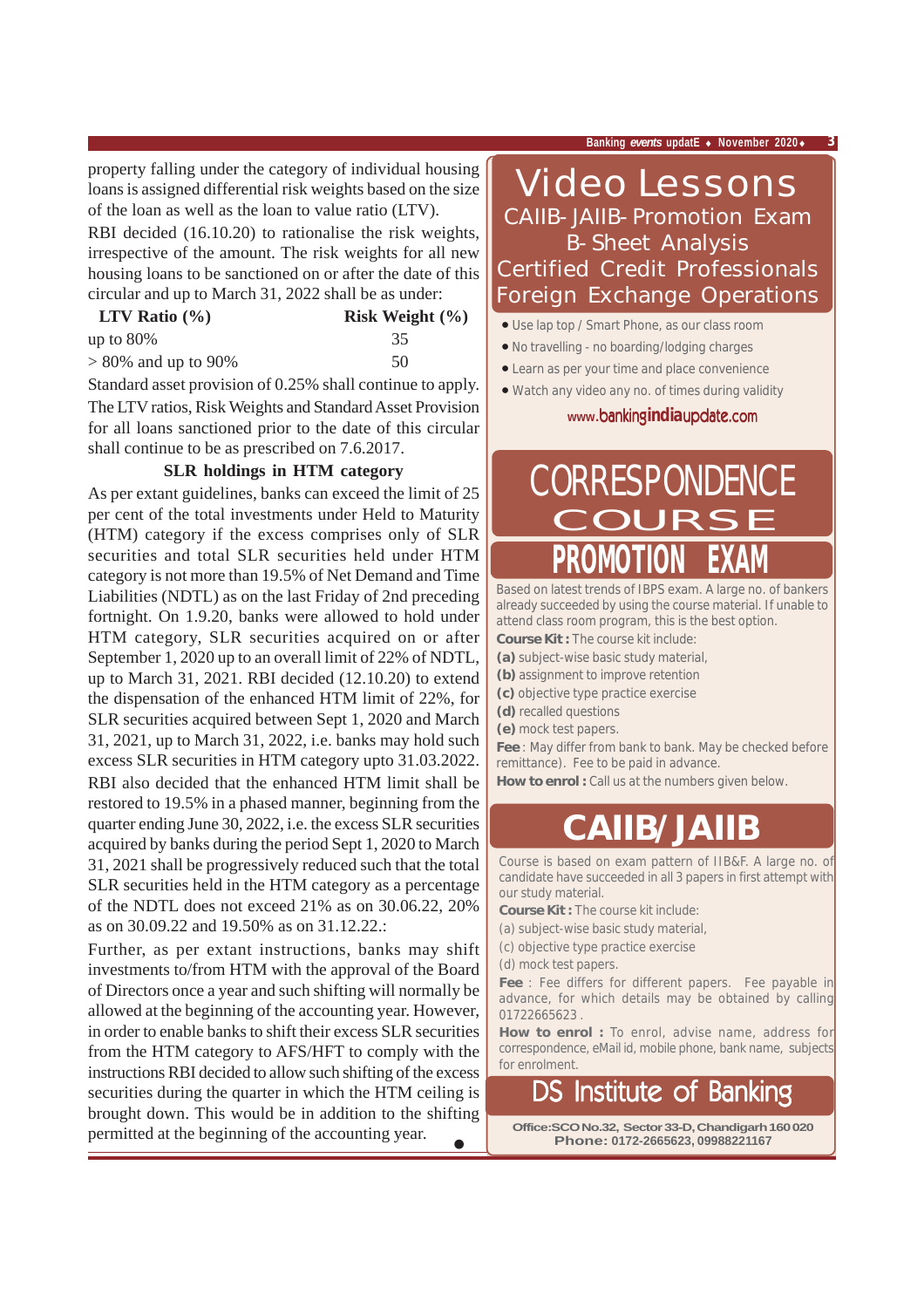### **Regulatory Framework for HFCs**

On 22.10.20, RBI approved the revised framework or Housing Finance Companies (HFCs).

### **Principal business and housing finance**

Housing finance company is a company incorporated under the Companies Act, 2013 that fulfils the following conditions:

a. It is an NBFC whose financial assets, in the business of providing finance for housing, constitute min 60% of its total assets (netted off by intangible assets).

b.Out of the total assets (netted off by intangible assets), min 50% should be by way of housing financing for individuals.

c. A company is treated as an NBFC if its financial assets are more than 50% of its total assets (netted off by intangible assets) and income from financial assets should be more than 50% of gross income.

*Note:* Integrated housing project comprising some commercial spaces (e.g. shopping complex, school, etc.) can be treated as residential housing, provided that the commercial area in the residential housing project does not exceed 10% of the total Floor Space Index (FSI) of the project.

Registered HFCs which do not currently fulfil the above criteria, but wish to continue as HFCs, shall be provided with the following timeline for transition:

| $1*$ | $2*$ |
|------|------|
| 50%  | 40\% |
| 55%  | 45%  |
| 60%  | 50%  |
|      |      |

\*1. Min %age of total assets towards housing finance \*2. Min %age of total assets towards housing finance for individuals

### **Net Owned Fund (NOF) Requirement**

Rs. 20 cr as min NOF required for a company to commence housing finance as its principal business or carry on the business of housing finance as its principal business. Existing HFCs are to achieve NOF of Rs.15 cr by March 31, 2022 and Rs.20 cr, by March 31 2023.

Further, the following instructions, shall apply mutatis mutandis to all HFCs:

*a. Implementation of Indian Accounting Standards:* HFCs shall maintain a prudential floor in respect of impairment allowances and follow

Summary edited by : Arundeep Toor - Source RBI website.

instructions on regulatory capital.

*b. Loans against security of shares:* HFCs lending against the collateral of listed shares shall maintain a Loan to Value (LTV) ratio of 50% for loans granted against the collateral of shares. Any shortfall in the maintenance of the 50% LTV occurring on account of movement in the share prices shall be made good within seven working days.

*c. Loans against security of single product – gold jewellery:* HFCs shall maintain a Loan-to-Value (LTV) Ratio not exceeding 75% for loans granted against the collateral of gold jewellery, and shall put in place a Board approved policy for lending against gold. *d. Levy of foreclosure charges:* HFCs shall not impose foreclosure charges/ pre-payment penalties on any floating rate term loan sanctioned for purposes other than business to individual borrowers, with or without co-obligant(s).

*e. Guidelines on Liquidity Risk Management Framework:* All non-deposit taking HFCs with asset size of Rs.100 crore and above and all deposit taking HFCs (irrespective of asset size) shall pursue liquidity risk management, which inter alia should cover adherence to gap limits, making use of liquidity risk monitoring tools and adoption of stock approach to liquidity risk. It will be the responsibility of the Board of each HFC to ensure that the guidelines are adhered to. The internal controls required to be put in place by HFCs as per these guidelines shall be subject to supervisory review.

*f. Guidelines on Liquidity Coverage Ratio (LCR):* HFCs shall maintain a liquidity buffer in terms of LCR, which will promote resilience of HFCs to potential liquidity disruptions by ensuring that they have sufficient High Quality Liquid Asset (HQLA) to survive any acute liquidity stress scenario lasting for 30 days. Guidelines on LCR will be applicable to HFCs as per the following timeline:

i) All non-deposit taking HFCs with asset size of Rs.10,000 crore & above, and all deposit taking HFCs irrespective of their asset size, shall reach min LCR of: 50% by 01.12.21, 60% by 01.12.22, 70% by 01.12.23, 85% by 01.12.24 and 100% by 01.12.25.

ii) All non-deposit taking HFCs with asset size of Rs.5,000 crore & above, but less than Rs.10,000 crore with the timeline as: 30% by 01.12.21, 50% by 01.12.22, 60% by 01.12.23, 85% by 01.12.24 and 100% by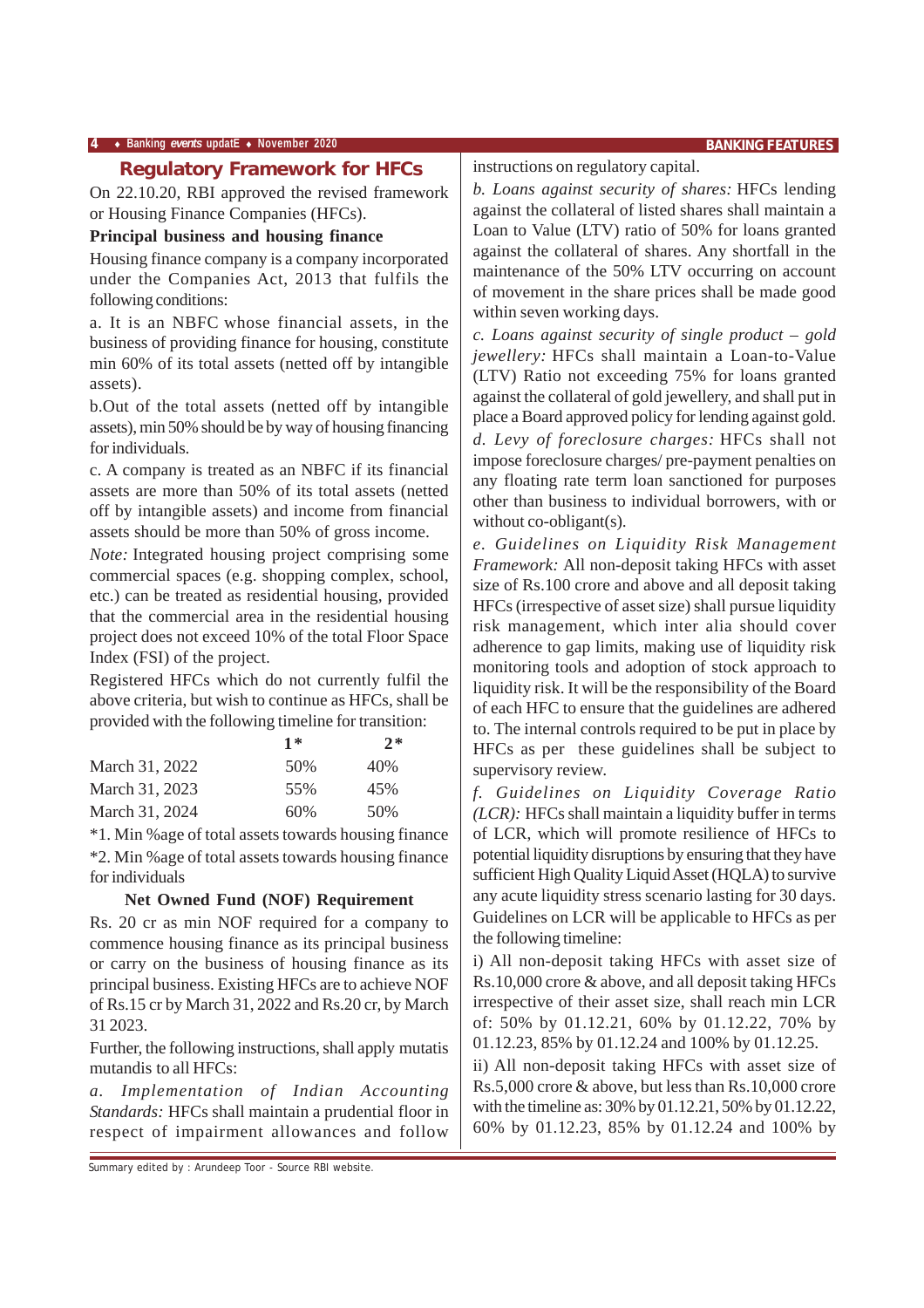### 01.12.25.

*Exposure of HFCs to group companies engaged in real estate business:* In case of companies in a group engaged in real estate business, HFCs may undertake exposure either to the group company engaged in real estate business or lend to retail individual home buyers in the projects of such group companies. In case HFC prefers to undertake exposure in group companies, such exposure by way of lending and investing, directly or indirectly, cannot be more than 15% of owned fund for a single entity in the group and 25% of owned fund for all such group entities. The HFC would in all such cases follow arm's length principles in letter and spirit.

### **CONTINUED FROM THE NEXT COLUMN.....**

development about any Director shall be immediately reported to RBI.

3. At least 1/3rd of members in the Board shall be independent and not associated with member institutions.

4. The Board shall frame a code of conduct to be followed by its members.

5. The SRO should be in a position to monitor adherence to the code of conduct as well as compliance with regulations by its members.

6. It shall follow transparent practices for establishing its governance processes; setting standards, prescribing benchmarks, etc.

### **Functions and Responsibilities of the Recognised SRO**

1. SRO shall serve as the representative voice of its members in public discussions or in interactions with RBI or any other authorities or in any communication with other bodies.

2. SRO shall work towards establishing minimum benchmarks, ethical and behavioural standards and help instil professional and healthy market behaviour among its members. It shall work towards development of not only the entities it represents but also the payment industry as a whole. 3. SRO shall promptly inform RBI about any violation that comes to its notice, of the provisions of the Payments and Settlement Systems Act, 2007 or any other guidelines regulations / directions issued by RBI.

4. SRO shall establish an uniform grievance redressal and dispute resolution framework across its members, including addressing inter-PSO issues.

5. SRO shall impart training to the staff of its members and others. It shall conduct awareness programmes for spreading awareness about safe payment transactions.

6. SRO shall provide any information, including data, sought by RBI periodically or as requested. **CONTINUED IN PREVIOUS COLUMN....** 

### **Framework for Recognition of a Self-Regulatory Organisation for Payment System Operators**

RBI circulated the framework on 22.10.20 to encourage the establishment of a Self-Regulatory Organisation (SRO) for Payment Systems Operators (PSOs).

An SRO is a non-governmental organisation that sets and enforces rules and standards relating to the conduct of member entities in the industry, with the aim of protecting the customer and promoting ethical and professional standards.

Regulations, standards, dispute resolution and enforcement by an SRO get legitimacy not just by mutual agreement of its members, but also by the efficiency with which self-regulation is perceived to be administered. Such regulations supplement, but do not replace, applicable laws or regulations.

**Eligibility for Recognition of an SRO by RBI**

1. The SRO shall be set-up as a not-for-profit company under the Companies Act, 2013.

2. Only regulated payment system entities, viz, banks and non-bank PSOs can be members.

3. It shall be professionally managed .

4. The memorandum / bye laws of the SRO shall specify the criteria for admission of members and the functions it will discharge. It shall also provide for the manner in which the Board of Directors (governing body) would function.

5. RBI may, if it deems necessary, require that the appointment of important positions in Board of Directors be subject to its prior approval.

6. The SRO shall be financially viable to carry on the activities handled or assigned to it. The fee for membership of the SRO shall be reasonable and uniform across all members.

### **Requirements Related to Management of Affairs of the SRO**

1. The Board of Directors and management of the SRO shall satisfy the fit and proper criteria (FPC) on an ongoing basis. (FPC would mean that the person is of high integrity, with blemishless character and having relevant expertise in relevant fields in the payments ecosystem).

2. Any change in directorship or adverse

**BANKING FEATURES Banking** *events* **updatE** ♦ **November 2020**♦ **5**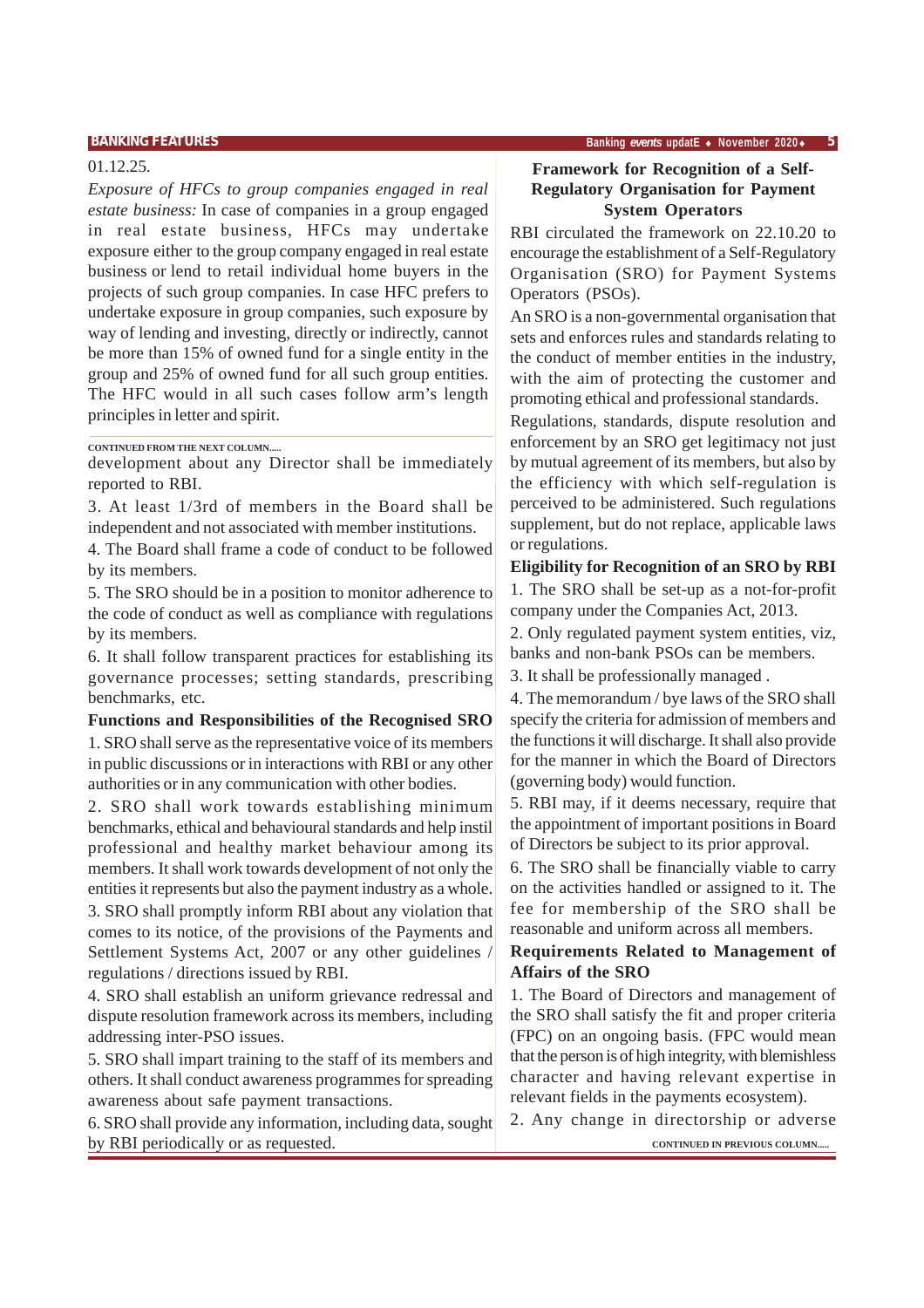### **6** ♦ **Banking** *events* **updatE** ♦ **November 2020**

### **Practical Problems based on Banking Ombudsman Decisions**

**1)**The complainant alleged that the bank had debited his savings account towards payment of premium of 11 insurance policies without obtaining his consent or mandate. During the conciliation meeting, representatives of bank and insurance company stated that the complainant had given his consent over the welcome calls made by the insurance company. Further, a 15 days free look-in period was also offered within which policy could be returned but the complainant did not raise a dispute. The customer reiterated that the premia were deducted without his consent and also informed that the annual premium to be paid for all policies was much more than his annual income. The bank's representative agreed to re-examine the issue and later confirmed that the premium debited from his account was returned.

**2)** The complainant stated that he deposited a cheque. The proceeds were not credited by bank to his account. Due to this other cheques issued by him were dis-honoured. On taking up with bank, he was informed that his cheque was lost in transit. BO observed that bank had not adhered to extant RBI instructions as it had not informed complainant of loss of cheque and noncredit of proceeds of the disputed cheque. As a result the other cheques issued by the complainant were dis-honoured. Further, bank failed to take any proactive measure and matter was investigated after it was escalated to OBO. BO advised the bank to credit the complainant's account with the amount of the disputed cheque along with compensation of Rs.20,000/- for loss of time, harassment and mental agony caused to the complainant.

**3)** The complainant after death of her husband claimed insurance amount under Pradhan Mantri Jeevan Jyoti Bima Yojana from the bank and produced an undated acknowledgement receipt issued by bank to submit relevant application form by her husband. The bank informed her that there was no policy in the name of her husband and no premium had ever been deducted from his account. The bank was unable to find the application form for the undated acknowledgement issued to the deceased. BO observed that there was negligence on the part of the bank in issuing an undated acknowledgement receipt and not being able to trace the related application. A conciliation meeting was held wherein the bank accepted its negligence and agreed to reimburse insurance amount to the complainant along with a compensation of Rs.5,000 for mental agony, loss of time and expenses incurred.

**4)** The complainant had opened a joint savings bank account with her husband and opted for insurance under PMJJBY. After demise of her husband, she claimed insurance amount. Bank rejected the claim stating that premium on policy could not be paid through auto-debit due to insufficient funds. Hence the policy had not been renewed. The complainant alleged that automatic deduction of undue charges for non-maintenance of minimum balance and inoperative account had resulted in insufficient balance. BO observed that bank's contention that charges were recovered automatically without manual intervention was not acceptable as wrong parameters were fed in CBS resulting in erratic deduction of charges from the account. As such, the insurance policy could have been renewed. Had there been no wrong / excessive charges debited to the account, the complainant would have been entitled to receive Rs.0.2 million towards claim against the policy. BO advised the bank to reimburse the entitled amount against the policy to the complainant.

# eLearning Study Material MOCK TEST - CDs **Features of CDs**

• Explanation for each question/answer.

- Improve understanding and retention.
- Remove confusions. .

• Improve time management. Set your own time during practice.

- Test your preparation before Exam.
- Practice on-line without use of internet.
- Questions are shuffled when used again.
- Large no. of questions based on latest guidelines and memory recalled questions.

| galacilités and montory recalled gaestions |            |
|--------------------------------------------|------------|
| <b>Bank Promotion Exam</b>                 | - Rs.300   |
| <b>Bank Promotion Interview</b>            | $-$ Rs.300 |
| <b>Banking Ready Recknor</b>               | $-$ Rs.300 |
| <b>CAIIB (New Syllabus)</b>                |            |
| • Bank Financial Mgmt                      | $-Rs.300$  |
| • Advanced Bank Mgmt                       | $-Rs.300$  |
| • Retail Banking                           | $-$ Rs.300 |
| • Risk Management                          | $-$ Rs.300 |
| $OMID (O0, O0, C1, J1, O0)$                |            |

| <b>UNIID (UASC JUBICS)</b>              |           |  |  |  |  |  |
|-----------------------------------------|-----------|--|--|--|--|--|
| • Advanced Bank Mgmt                    | $-Rs.300$ |  |  |  |  |  |
| • Bank Financial Mgmt<br>$-Rs.300$      |           |  |  |  |  |  |
| JAIIB - All three papers Rs.300 (each)  |           |  |  |  |  |  |
| <b>Economics Mock Test</b><br>$-Rs.150$ |           |  |  |  |  |  |
| <b>Book-Keeping Mock Test</b>           | $-Rs.150$ |  |  |  |  |  |

Online Mock Tests Promotion,CAIIB/JAIIB, log in **nstoorBanking***online***.com**

**IBPS Bank PO / ClerK Exam Score High with Latest Study Kits E-Books CDs, Videos Contact 09814 331 661 01722665623 Anywhere Anytime Learning**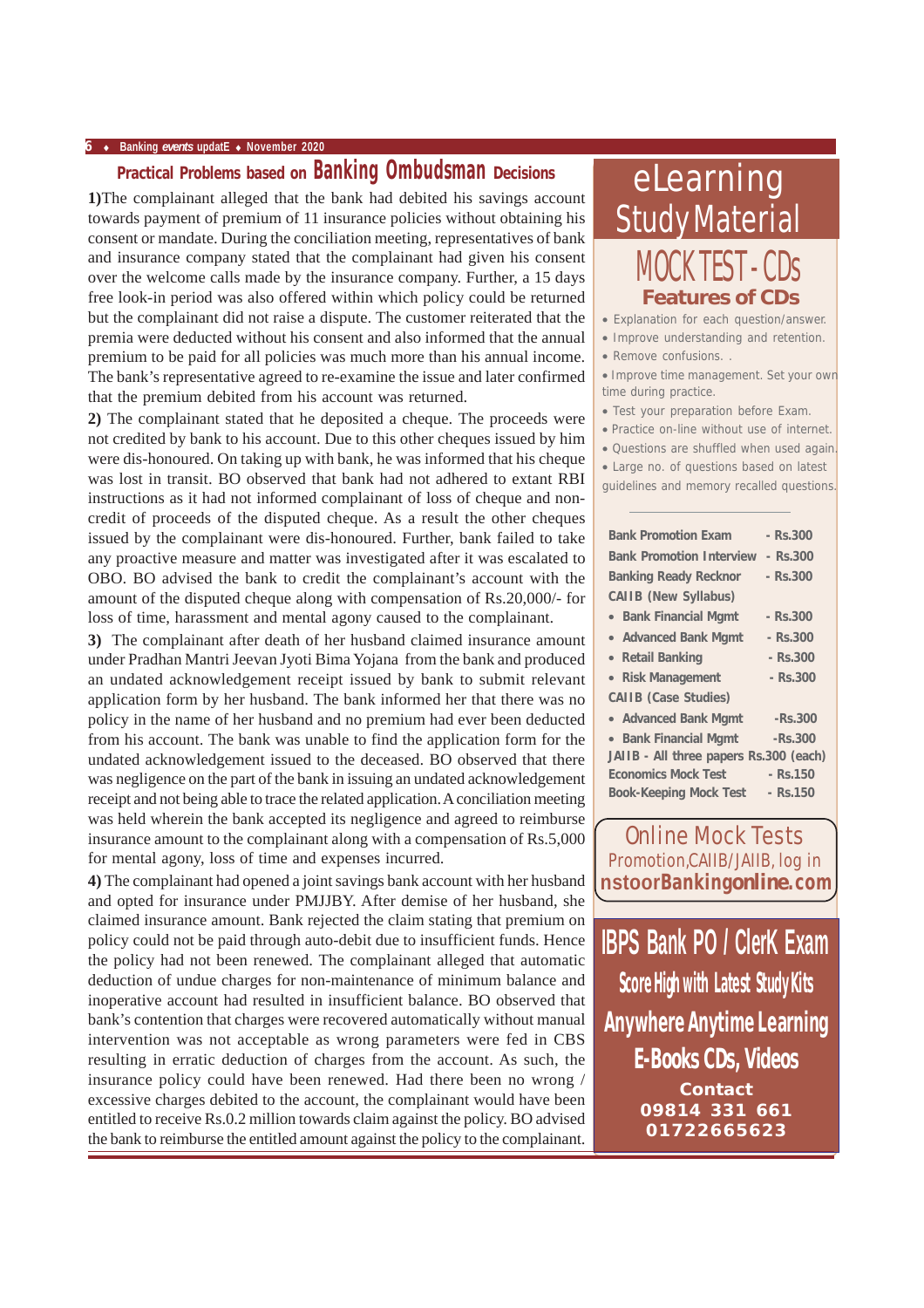### **Financial Events in October 2020**

- **CBDT ISSUES NORMS FOR TDS AND TCS ON E-COM:** CBDT has issued the norms for Tax Deducted at Source (TDS) by e-Com Operators and Tax Collected at Source (TCS) on sales of goods exceeding Rs.50 Lakh. TDS refers to payment made after deduction of tax at specified rate while TCS is payment received along-with tax amount at a specified rate. Both these intend to curb tax evasion. Rate of TDS by the e-commerce operator will be 1% while rate of TCS would be 0.1%. For TDS, threshold for payment has been kept at Rs.5 Lakh while for TCS, the threshold is Rs.50 Lakh. TDS and TCS will not be applicable on transactions in securities and commodities that are traded through recognised stock exchanges or cleared and settled by the recognised clearing corporation, located in the IFSC.
- **SEBI ISSUES NEW FRAMEWORK ON DEPOSITORY RECEIPTS:** SEBI has issued the new framework to monitor foreign holding in Depository Receipts (DRs). Under the framework, a listed company will appoint one of the Indian depositories as the designated depository for the purpose of monitoring of limits in respect of depository receipts. The designated depository in coordination with domestic custodian, other depositories will compute, monitor and disseminate the DR's information as prescribed in the framework. Further, the information will be disseminated on the websites of both the Indian depositories. For this purpose, the designated depository will act as the lead depository and the other depository will act as feed depository.
- **CENTRE TO CREATE MULTIPLE APP STORES IN COUNTRY:** The Government will facilitate the creation of multiple app stores in the country to give competition to Google's Play Store. Ultimately, monopoly of one market player is not good. Whether it is Google or anybody else, it has to be fair to all stakeholders. The Government could set up a play store but the real solution will lie in enabling multiple such platforms to ensure competition in the marketplace. The

 **Banking** *events* **updatE** ♦ **November 2020** ♦ **7**

Government can oversee the interests of App developers.

- **GOVT. EXTENDS TIME FOR DEPOSIT REPAYMENT RESERVE:** The Government has extended the timeline for another three months up to December 2020 for compliance with creation of a Deposit Repayment Reserve. It has also extended by three months the timeline for investment of a portion of their maturing debentures in 2020-21 in liquid instruments. Two extensions in time has been already allowed by the Government which was valid up to June 30 and then till September 30.Under Company Law, India Inc would have had to create by April-end a Deposit Repayment Reserve of 20% of deposits maturing during Fiscal 2020-21. Corporates are also required to invest or deposit at least 15% of the amount of maturing debentures during the financial year in liquid instruments. With extension of timeline for compliance, corporates will get to use their deposits and resources efficiently for the benefit of their employees and their sustenance. This is expected to ease the liquidity crunch being faced by the entities amid the ongoing Covid-19 disruption.
- **BILATERAL NETTING LAW BECOMES OPERATIONAL:** The Centre has operationalised all the provisions of the Bilateral Netting of Qualified Financial Contracts Act from

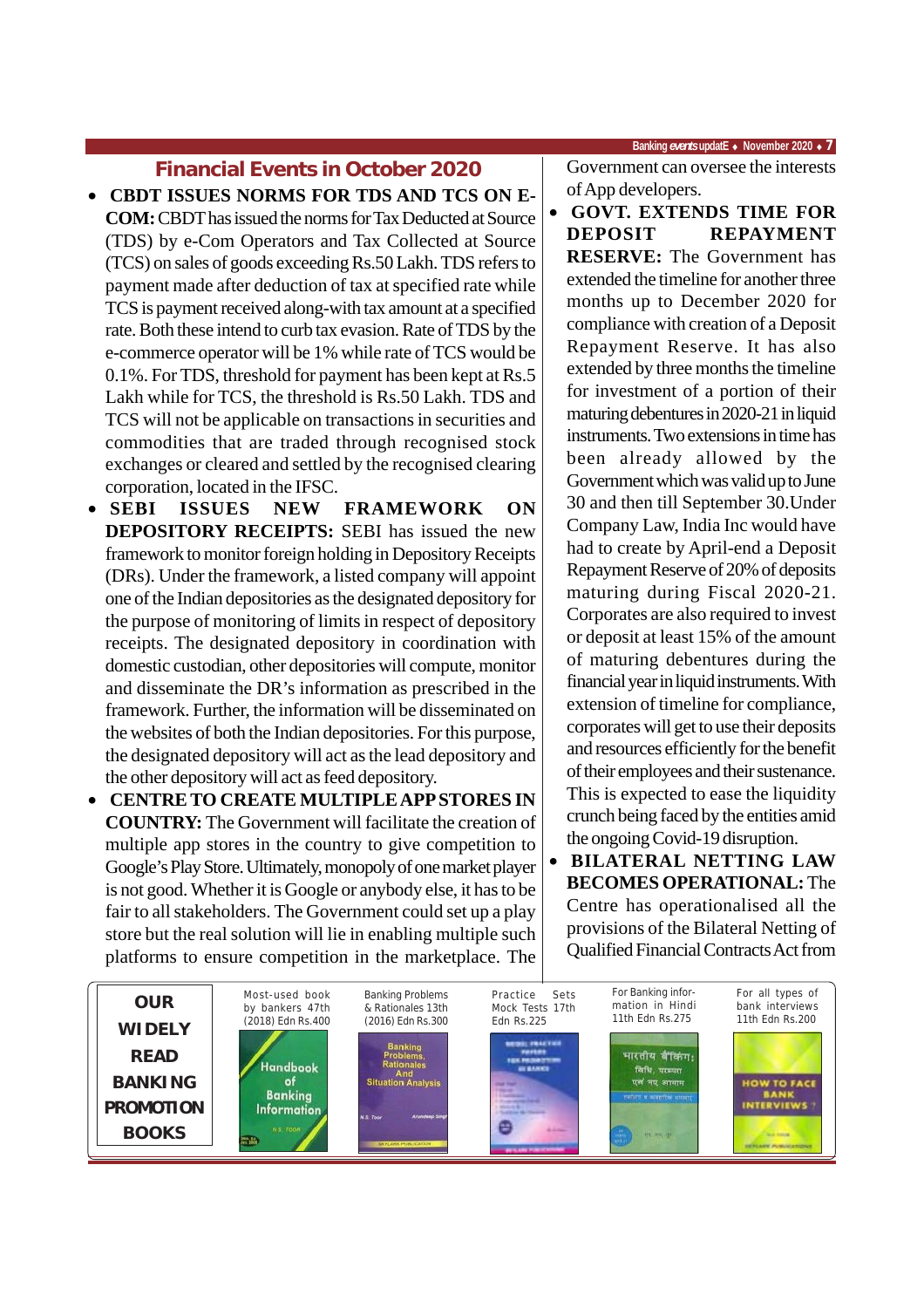### **8** ♦ **Banking** *events* **updatE** ♦ **November 2020 Financial Events**

October 1. The law now provides an unambiguous legal framework for enforceability of netting of a qualified financial contract. Prior to the legislation, India did not have a legal framework for bilateral netting. Netting enables two counter parties in a bilateral financial contract to offset claims against each other to determine a single net payment obligation due from one counter party to others in event of default. Netting will help in evaluating risks on a far more real time basis and actual risk assessment will happen rather than notional assessment based on gross figure.

- **IR CODE NOTIFIED ALLOWS CONVERTING PERMANENT JOBS:** The Centre has done away with the safeguard provision that deterred employers from converting permanent jobs into fixed term contracts. The Industrial Relations (IR) Code 2020 which has been notified has allowed firms to hire contract workers directly through a fixed term contract. Earlier, firms had to go through a contract to hire contract workers –an expensive and cumbersome process. Fixed term contract workers are entitled to receive all statutory dues that permanent workers in the same unit get. But such workers unlike permanent employees are not entitled to retrenchment compensation.
- **FILING OF GST RETURNS MADE EASY BY GOVT.:** The Government has said that the small tax payers having the aggregate annual turnover less than Rs.5 Crore will be allowed to file returns on a quarterly basis with monthly payments from January 1, 2021. Such quarterly tax payers would for the first two months of the quarter, have an option to pay 35% of the net cash tax liability of the last quarter using an auto-generated challan. An assessee having turnover below Rs.5 Crore will have three options. First, continue with the existing system of filing returns on a monthly basis and pay the tax due. Second, using the quarterly return filing system with payment of a certain percentage of tax due during the first three months and settle the whole amount alongwith the return in the third month. Third, if there is no tax due then do not pay on a monthly basis and file NIL return in the third month through SMS bases system.
- **SEBI ISSUES DETAILED FRAMEWORK FOR EVALUATION OF RISK:** SEBI has issued the detailed framework for evaluation and disclosure of risk associated with investing in mutual funds. SEBI has added one more level of risk-"Very High" to the existing five levels of risks. Under the existing system, risk in MF scheme is gauged in

terms of the risk to the principal. This essentially boils down to the risk level depending on the scheme category. Once the new methodology takes effect, the risk level of each MF scheme will be evaluated based on its actual portfolio composition and not merely the category to which it belongs. Now the risk will be evaluated after taking into several factors and not simply the risk to the principal.

- **E-INVOICING SYSTEM STARTS AND MADE MANDATORY:** Einvoicing System which has been made mandatory for GST assesses with a turnover of Rs.500 Crore or more from October 1 has started. E-invoicing involves reporting details of specified GST documents to a Government-notified portal and obtaining a reference number. Those registered can continue to create GST invoices on their own accounting/ERP systems. Once the invoices are reported to the invoice registration portal, the IRP, after digitally signing the e-invoice and adding a QR code, returns the e-invoice with a unique IRN. A GST invoice is valid only if it has a valid IRN. It has been clarified that invoices raised by notified taxpayers during October without following the e-invoice procedure, will be deemed to be valid and no penalty will be levied if the IRN is obtained within 30 days of the date of the invoice.
- **SEBI TIGHTENS INTER-SCHEME TRANSFER OF SECURITIES:** SEBI has tightened regulations for inter-scheme transfers (IST) within the same mutual fund house by banning transfer of investment in close-ended schemes after three business days of allotment. Thereafter, no ISTs will be permitted. At present, transfer of securities from one scheme to another scheme in the same mutual fund is allowed only if such transfers are done at the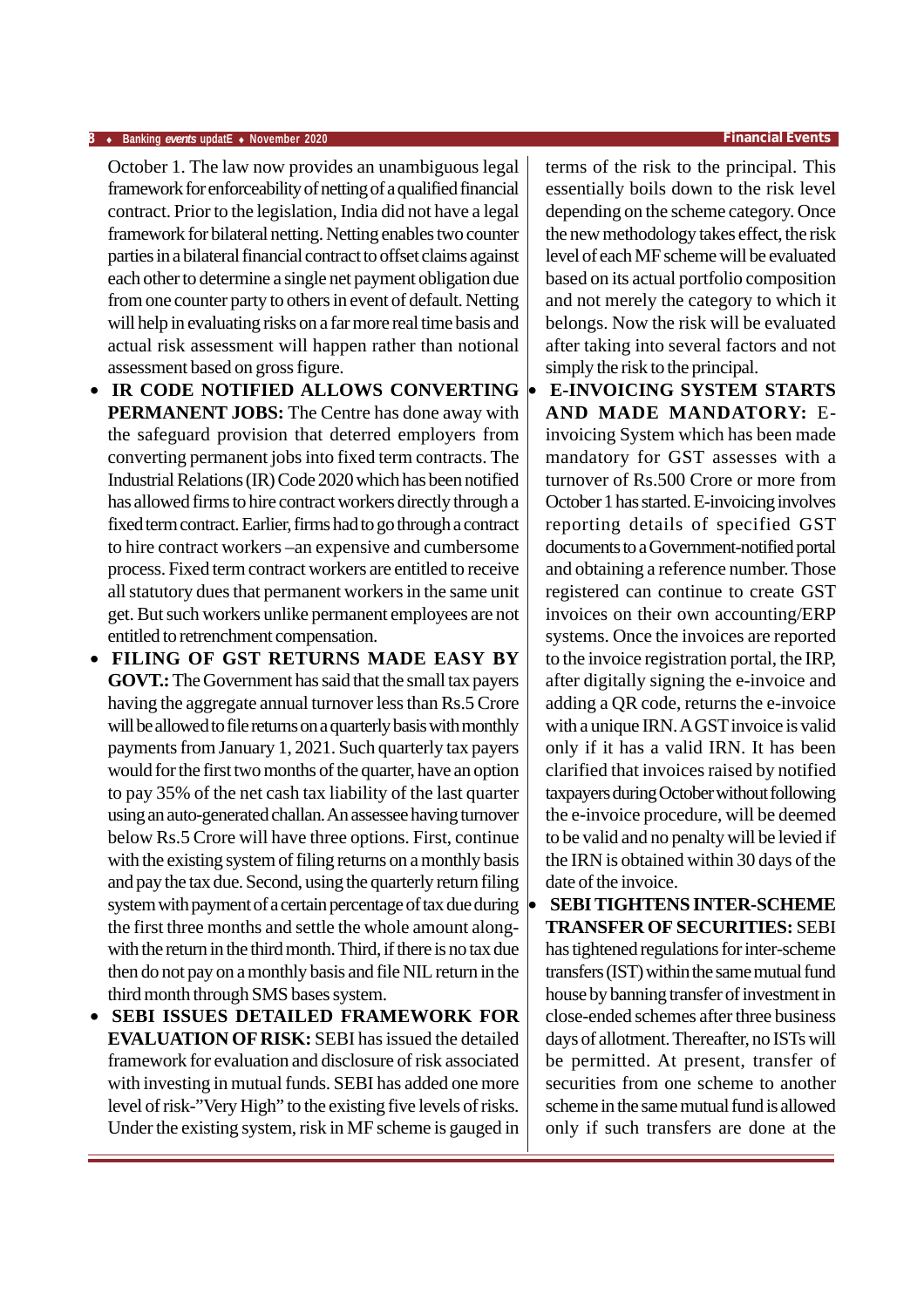prevailing market price and the securities so transferred are in conformity with its investment objective. For open-ended schemes, ISTs may be allowed only for meeting liquidity requirements due to unanticipated redemption pressure.

- **IRDAI PANEL FOR LOWER ENTRY-LEVEL CAPITAL:** The IRDAI Committee has suggested reduction in entry-level capital requirement for stand-alone micro-insurance companies to Rs.20 Crore from the current Rs.100 Crore with a view to accelerate expansion of this segment of insurance market in the country. The Committee said that like other nations, India too will need to attract multiple players if it wants to substantially increase insurance penetration. This is all the more urgent in the current context of the pandemic when millions of Indians especially in the informal sector have lost their livelihoods and are now leading more unsecure lives and are falling back into poverty. Micro insurance companies should be allowed to act as composite insurers to transact both life and non-life business through a single entity. Their portfolios should have a balance of both life and non-life business.
- **SEBI UNVEILS PROCEDURE FOR DEBENTURE TRUSTEES:** SEBI has come out with a uniform procedure that needs to be followed by debenture trustees in case of default by issuers of listed debt securities. The process includes seeking consent from the investors for enforcement of security or for entering into an Inter-creditor Agreement (ICA). International securities identification number (ISIN) is used for uniquely identifying securities like stocks, bonds, warrants and commercial papers. SEBI said the resolution plan in the ICA may involve restructuring, including roll-over of debt securities, requiring consent of the investors.
- **ALL FOUR LABOUR CODES TO GO LIVE FROM APRIL:** The Government intends to implement all the four labour codes from April1. These four codes will subsume all existing 29 Central laws. The four codes are- Industrial Relations Code, Code on Occupational, Safety, Health and Working Conditions, Social Security Code and Code on Wages. These codes have

already been enacted after passed by Parliament and accented by the President earlier this month. These codes will establish transparent, answerable and simple mechanism reducing to one registration, one licence and one return for all codes. Fixedterm employees' service conditions, salary, leave and social security will be the same as a regular employee. In addition, fixed term employee has also been given the right to pro-rata gratuity.

- **NCLAT RULING ON DEFAULT THRESHOLD:** The Ministry of Corporate Affairs (MCA) notified on March 24 the enhanced minimum amount of default limit of Rs.1 Cr for initiating corporate insolvency process (CIRP). It will provide relief to small and medium businesses as it by and large prevented the start of insolvency proceedings against MSMEs amid the pandemic. Now National Company Law Appellate Tribunal (NCLAT) has ruled that the revised default threshold of Rs.1 Cr for trigger of corporate insolvency applies prospectively from March 24 and not retrospectively. This would mean that those applications before March 24 that had debt default of less than rs.1 Cr but over Rs.1 lakh can be admitted for corporate insolvency process.
- **BASE YEAR OF CP INDEX TO BE REVISED:** Govt.plans to change the base year for the Consumer Price

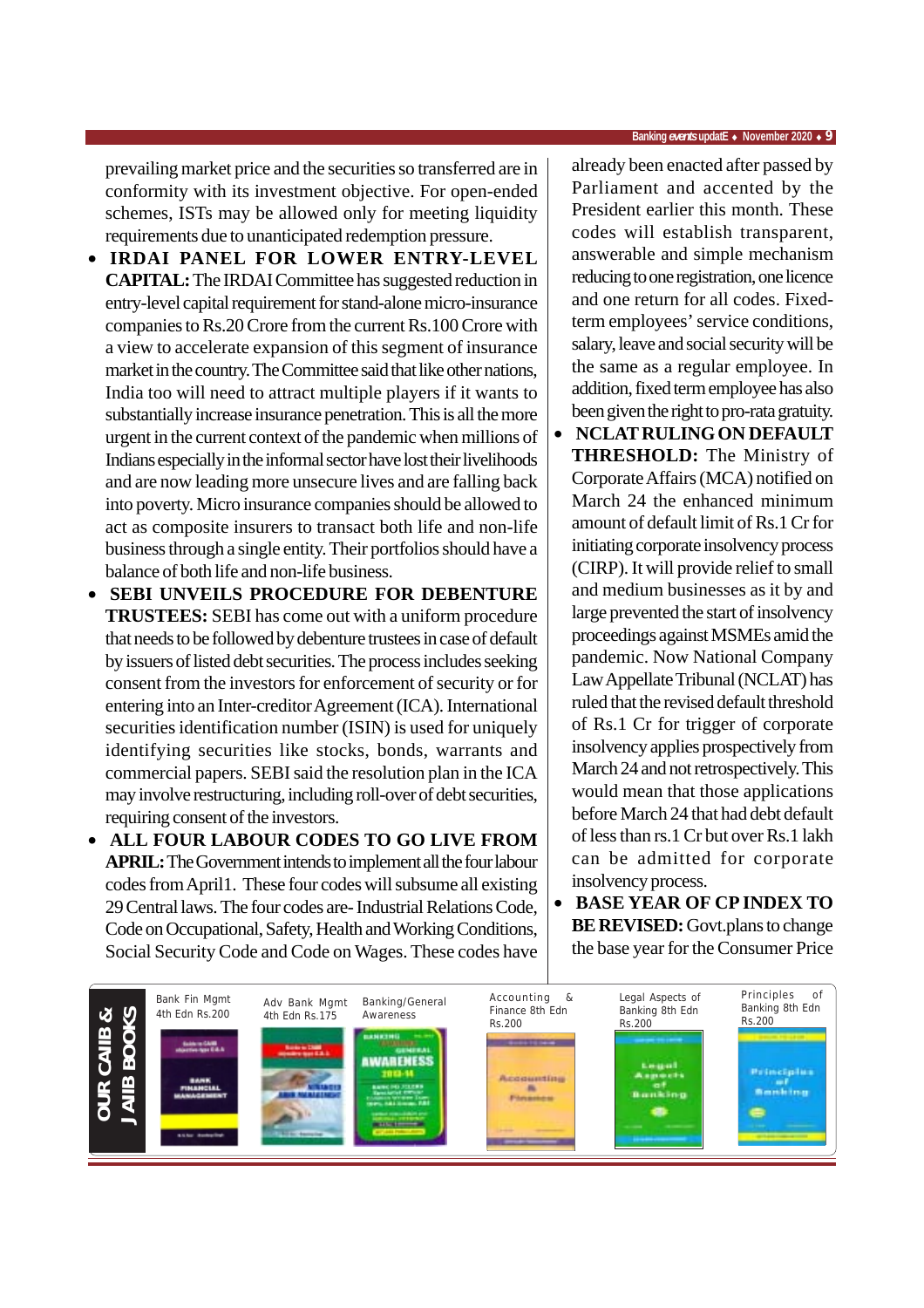### **10** ♦ **Banking** *events* **updatE** ♦ **November 2020**

(CP) Index for Industrial workers to 2016 from 2001. This could mean further increase in Dearness Allowance (DA) and Dearness Relief (DR) when revised from next year. DA as a percentage of basic pay is paid to serving government officers and employees while DR is as a percentage of basic pensions are for retired officers and employees. Amidst the pandemic, the Government had decided to freeze DA/DR at the current 17% of basic pay/pension rates till July next year. The revision will make base year closer to current scenario and thus the rate of inflation more realistic.

- **IRDAI TO OFFER STANDARD TERM LIFE POLICY FROM JANUARY:** IRDAI has come out with a standard individual term life insurance product called Saral Jeevan Bima. This will be mandatorily offered by all the life insurance companies from January 1, 2021 onwards. Insurers have to file the product with the regulator latest by December 1. The minimum sum assured under the product will be Rs.5 lakh and the maximum can go up to Rs.25 lakh. However the insurer will have the option of providing sum assured beyond Rs.25 lakh. While the minimum age of entry is 18 years the maximum has been capped at 65. The maximum maturity age will be 70 years. The policy term will extend from 5 to 40 years. The product will be offered without restrictions on gender, place of residence, travel, occupation or educational qualifications.
- **FINMIN CLEARS AIRCRAFT LEASE FINANCING FROM GIFT CITY:** The Finance Ministry has cleared, making India a Hub for financing aircraft purchasing and leasing activities. It notified "Aircraft Lease" as a financial product that can be transacted at Gujarat's GIFT City, the country's sole international financial services centre. The move is expected to pave the way for "onshoring" aircraft leasing and financing which is the most profitable segment of the aviation value chain. It will support local carriers which had placed orders for more than 1000 aircraft, making it the third largest order

book in the world behind the US and China.

- **CENTRE NUDGES LARGE CORPORATES TO CLEAR DUES OF MSMEs:** Encouraged by the strong response from the top 500 companies to clear dues of MSMEs, the Centre has written to the top management of over 2800 corporates by name asking them to clear the dues of MSMEs by the end of this month. Timely clearance of receivables will help MSMEs better leverage the festive season. Further to solve the cash flow problem of MSMEs, a bill discounting mechanism has been started by RBI, called Trade Receivables Discounting System. It is mandatory for all CPSEs and companies with a turnover of more than Rs.500 Crore to join this platform.
- **FSSAI's NEW COMPLIANCE PLATFORM TO BECOME OPERATIONAL FROM NOVEMBER 1:** The Food Safety and Standards Authority of India (FSSAI) is to launch its cloud-based and upgraded food safety compliance online platform across the country from November 1. The Food Safety Compliance System is conceptualised to provide onepoint stop for all engagement of an FBO with the department for any regulatory compliance transaction. For the start, the system will be offering licencing, registration, inspection and annual return modules. Sample management, improvement notices, adjudications, audit management system etc activities/ modules will be enabled in a phased manner in future.
- **MFs, AIFs UNDER AMBIT OF NEW TAX NORMS:** Mutual funds (MFs) and Alternative Investment Funds (AIFs) have come under the ambit of new tax collected at source (TCS) regime, which came into effect on October 1. According to the Finance Act, 2020, a seller is to deduct tax equal to 0.1% of the sale proceeds if the value of goods sold exceeds Rs.50 Lakh in a financial year. The collection is to be made at the time of transaction. Since TCS provisions apply to the sale of goods by a seller whose turnover exceeded Rs.10 Crore in the preceding financial year, all MFs and AIFs may fall within its purview. However it would not apply to transactions of securities and commodities traded through recognised stock exchanges or cleared and settled by recognised clearing corporations.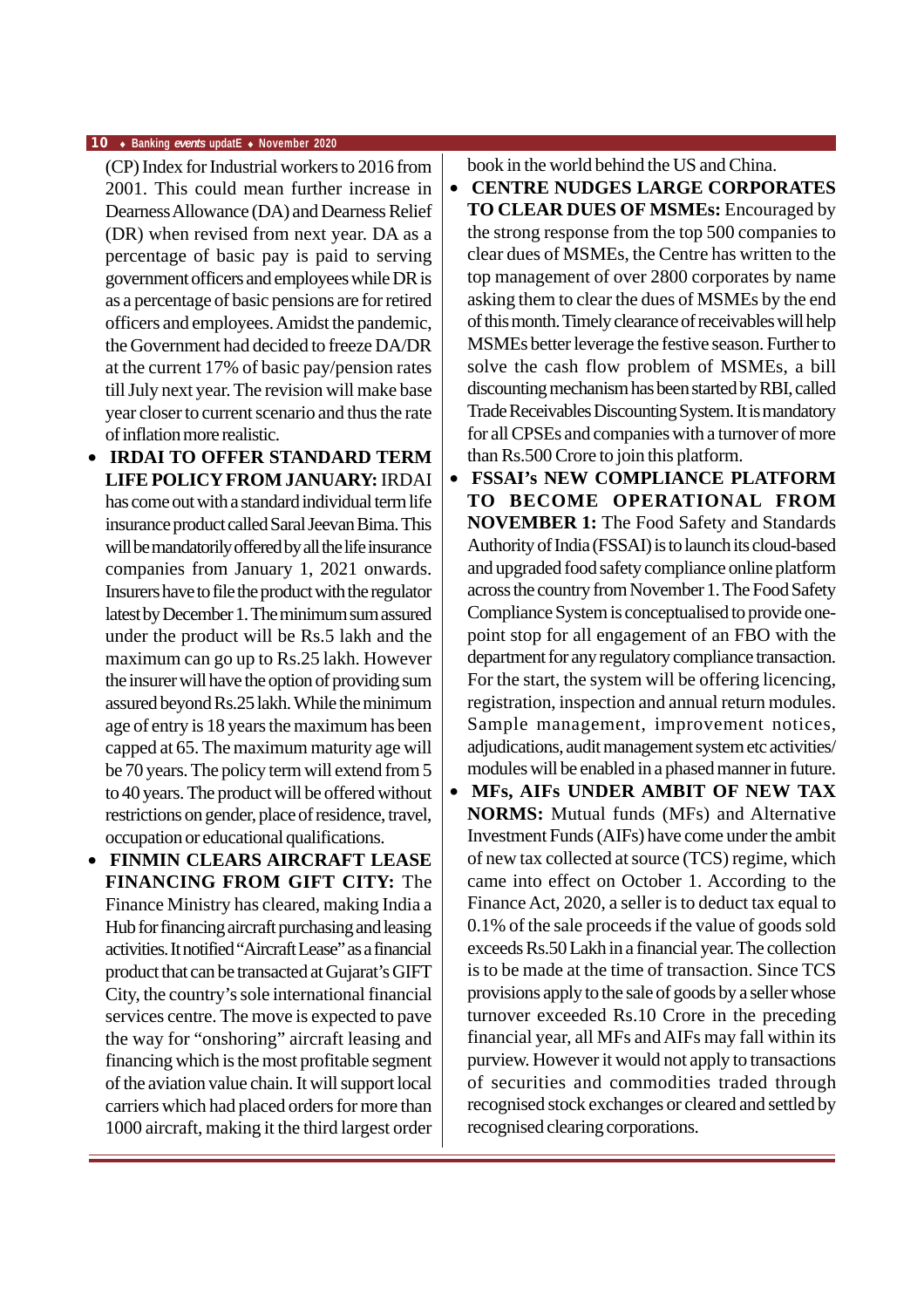### **GENERAL AWARENESS**

- Tax which is to be collected by the Seller from October 1, 2020 if his turnover exceeds Rs.10 Crore in the last financial year as per directions of CBDT- **Tax Collected at Source (TCS)**.
- Transactions which crossed 1.7 Billion Mark as of September 29 and value of transactions crossed 3 trillion- **UPI Transactions.**
- Limit which has been fixed by RBI for Second Half of this Year at Rs.1.25 Trillion- **Ways and Means Advances (WMA) Limit.**
- SBI Card which has entered into a strategic partnership with American Express to offer a mix of global benefits and privileges for consumers in India- **India's Largest Credit Card Issuer.**
- Sector in which PMI rose to 56.8 in September against 52 in August-**Manufacturing Sector.**
- Stock Exchange against which SEBI has imposed penalty of Rs.6 Crore for picking up stake in six entities without obtaining approval-**National Stock Exchange**.
- Atal Tunnel which will be inaugurated at Rohtang by PM Modi to connect 9.02 KM long Manali and Lahul-Spiti- **World's Longest Highway Tunnel.**
- Report according to which, a total of 269 million Viewers watched IPL in its opening week which is 11 million more viewers per match compared to 2019- **Nielsen Report**.
- Bank in which Three-member Committee of Directors has been

formed to exercise the powers of MD&CEO of the Bank-**Dhanlaxmi Bank.**

- Bank whose operations have been banned by RBI after allegations of embezzlement-**Guru Raghvendra Bank.**
- State which has become the First State in the Country to become eligible who can borrow 0.5% over and above the standard 3.5% of GDP-**Andhra Pradesh.**
- Network which is to be set up to assess "Vaccine candidates"- **Global Lab Network**.
- Regulator which is to rope in Consultant for hiving off NPS Trust and Structural Rejig-**PFRDA**.
- Law which becomes operational from October 1- **Bilateral Netting Law**.
- Company which has become the First Company after Reliance Industries in India to cross the Market-Capitalisation (M-CAP) of Rs.10 trillion- **Tata Consultancy Services (TCS)**.
- Prize which has been awarded jointly to Dr. Harvey J Alter, Michael Houghton and Charles M Rice for discovery of "Hepatitis C Virus"- **Noble Prize in Medicine**.
- Indian Ride-hailing Firm which has been found "Not Fit and Proper" to hold licence in London- **Ola.**

### **OUR USEFUL BOOKS FOR BANKERS**

| Hanbdook of Banking Infor-<br>mation - 2018, 46th Edi-<br>tion by N S Toor                                                                                               | Rs.400        |
|--------------------------------------------------------------------------------------------------------------------------------------------------------------------------|---------------|
| Bank Credit Management<br>(2017) edition by N S Toor                                                                                                                     | <b>Rs.300</b> |
| <b>Banking</b> Problems<br>$\sqrt{ }$<br>Rationals and Situation<br>Analysis (2017) N S Toor &<br>Arundeep Toor                                                          | Rs.300        |
| Model Test Papers for Bank<br>Promotion (2018) N S Toor                                                                                                                  | Rs.225        |
| Analysis of Balance Sheet<br>(2017) N S Toor                                                                                                                             | Rs.175        |
| How to Face Bank Inter-<br>views? (2018) N S Toor                                                                                                                        | Rs.200        |
| Bhartiya Banking (Hindi)<br>(2017) N S Toor                                                                                                                              | Rs.275        |
| Model Papers in Hindi N S<br>Toor                                                                                                                                        | Rs.150        |
| <b>Banking Rationals and Prob-</b><br>lems (Hindi) N S Toor<br><b>JAIIB Objective Type</b><br>(all books by N S Toor and<br>Arundeep Toor):                              | <b>Rs.125</b> |
| • Principles of Banking                                                                                                                                                  | <b>Rs.200</b> |
| • Accounting and Finance                                                                                                                                                 | Rs.200        |
| for bankers                                                                                                                                                              |               |
| • Legal Aspects of Banking                                                                                                                                               | Rs.200        |
| <b>CAIIB Objective Type</b><br>(all books by N S Toor and<br>Arundeep Toor):                                                                                             |               |
| • Adv Bank Management                                                                                                                                                    | Rs.175        |
| · Bank Fin Management.                                                                                                                                                   | <b>Rs.200</b> |
| <b>IBPS Bank PO/ClerK</b>                                                                                                                                                |               |
| • Study Kits                                                                                                                                                             | Rs.3000       |
| • Banking & Financial GK                                                                                                                                                 | Rs.400        |
| • E-Books                                                                                                                                                                | Rs.1500       |
| • E-Learning through Video<br>- DVDs covering reasoning<br>ability, quantitative aptitude,<br>English language, computers<br>awareness, Banking & gen-<br>eral awareness | Rs.3000       |
| To order these books, please call                                                                                                                                        |               |
| 0172-2665623 (10 am to 6 pm) on                                                                                                                                          |               |

**any working day. OR Call Skylark Publications, New Delhi (Ph 011 23361966)**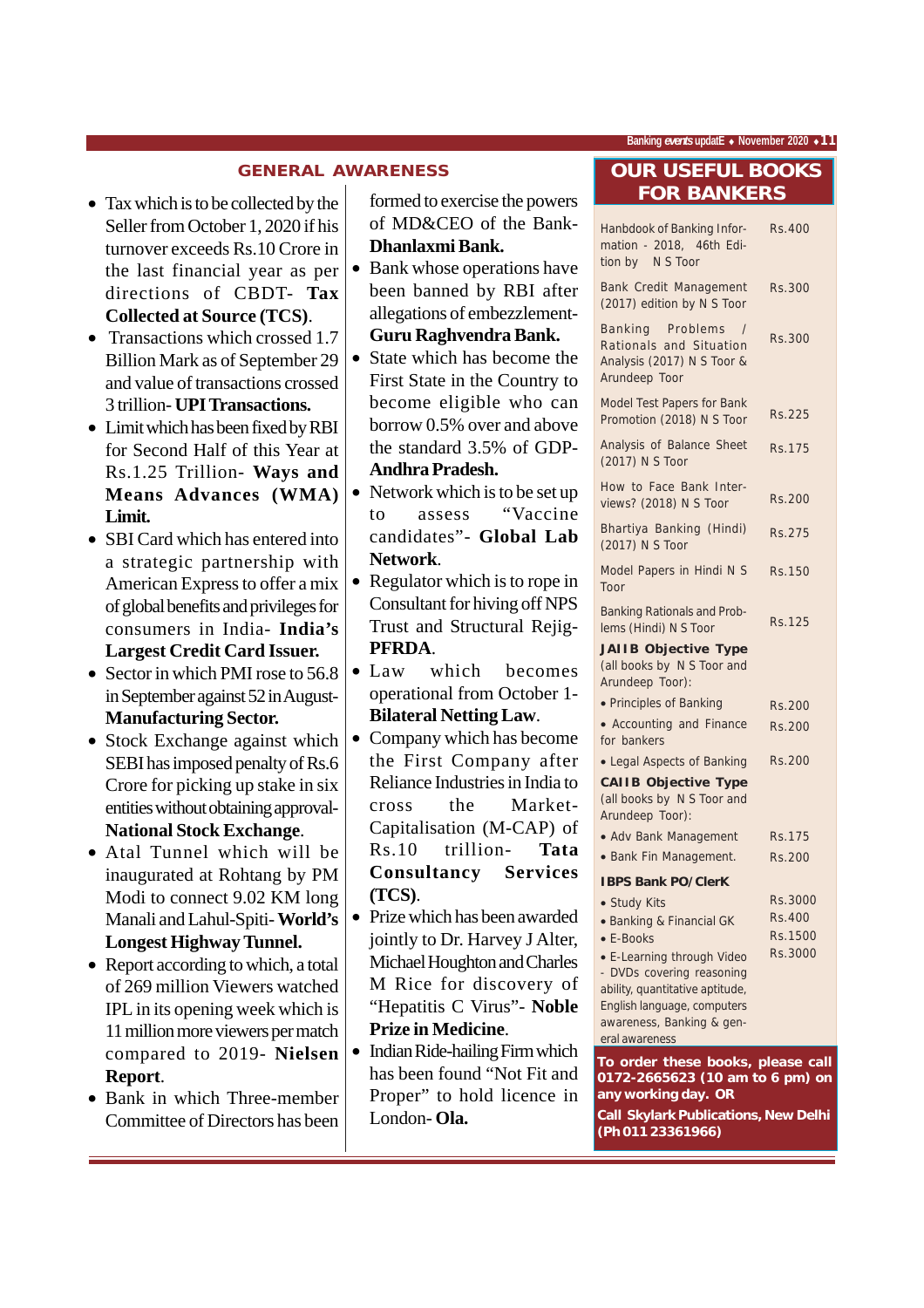| 12 • Banking events updatE • November 2020                         |           | <b>DIARY OF EVENTS</b>                              |
|--------------------------------------------------------------------|-----------|-----------------------------------------------------|
| • Dinesh Kumar Khara has been appointed by the Centre as-          |           | <b>World Bank.</b>                                  |
| <b>Chairman of SBI.</b>                                            |           | Council which decided to suspend                    |
| • Prize awarded to three Scientists-Britain's Roger Penrose,       |           | publishing TRP ratings of News Channels-            |
| Germany's Reinhard Genzel and American Andrea Ghez for             |           | Broadcast Audience Research                         |
| their discoveries about one of the most exotic phenomena in        |           | Council.                                            |
| the universe, the Black hole-Noble Prize for Physics.              |           | AUM which has crossed the "Rs.5 Lakh"               |
| • Programme which the finance Minister launched for MSMEs-         |           | <b>Crore Mark"- Pension Assets under</b>            |
| <b>Indian Bank's Business Mentoring Programme.</b>                 |           | <b>Management</b>                                   |
| • Ashima Goel, Jayanth R Verma and Shashanka Bhide have            |           | Court which has appointed retired                   |
| been nominated by the Government to - Reconstituted                |           | Supreme Court Judge Justice Madam B                 |
| <b>Monetary Policy Committee of RBI.</b>                           |           | Lokur as one-man Committee to prevent               |
| • Ratio which may hit 15%, Highest since Independence-Cash-        |           | "Stubble-burning" in Punjab, Haryana and            |
| to-GDP Ratio.                                                      |           | <b>UP-Supreme Court.</b>                            |
| • Prize awarded to two scientists Frenchwoman Emmanuelle           | $\bullet$ | Rajkiran Rai, MD&CEO of Union Bank                  |
| Charpentier and American Jennifer for "Work on Gene                |           | of India has been elected as- New                   |
| Editing"- Noble Prize in Chemistry.                                |           | <b>Chairman of IBA.</b>                             |
| • M. Rajeshwar Rao, currently ED of RBI has been appointed         |           | According to S&P Rating Agency, Bank                |
| by the ACC as-RBI Deputy Governor.                                 |           | which has sufficient financial headroom to          |
| • UK won Defense Orders worth \$14.2 Billion in 2019 and           |           | withstand downside risks from tough                 |
| kept its position as-World's 2 <sup>nd</sup> Largest Arms Exporter |           | operating conditions in India-HDFC                  |
| after US.                                                          |           | Bank.                                               |
| Banks which must have an ED besides MD&CEO in the                  | $\bullet$ | Company on whom SEBI has slapped                    |
| bank-Small Banks.                                                  |           | Rs.30 Crore penalty for Insider Trading-            |
| • RBI facility which will be available for "24X7X365" basis from   |           | <b>Kirloskar Brothers.</b>                          |
| December onwards- Real-Time Gross Settlement                       | $\bullet$ | Accounts in which balance surged from               |
| (RTGS) Facility.                                                   |           | Rs.11, 000 Crore as on April 1, 2020 to             |
| • Prize which UN Food Agency won - Noble Peace Prize.              |           | Rs.1,30,741 Crore on October 14-Jan-                |
| • Prize awarded to US Duo academics Paul Milgrom and Robert        |           | <b>Dhan Accounts.</b>                               |
| Wilson for "Auction Theory"- Noble Prize in Economics.             | $\bullet$ | India becomes the Most Indebted Country             |
| • International Agency which has slashed "India's GDP Growth       |           | after Bhutan and Sri Lanka in South Asia            |
| Forecast to -10.3%"- IMF.                                          |           | as its ratio hit record high of 90% - Debt-         |
| SJ Mukhopadhaya, Former First Chairperson of National              |           | <b>GDP Ratio.</b>                                   |
| Company law Appellate Tribunal has joined-GFGAlliance's            |           | After a gap of 35 years, India gets –               |
| <b>Global Advisory Board.</b>                                      |           | <b>Chairmanship in International Labour</b>         |
| • Stock Market which tops \$10 trillion- World's Second            |           | Organisation $(II.O)$ –                             |
| <b>Largest Market of China.</b>                                    |           | The Indian School Of Business' has been             |
| • To make land acquisition easier for public projects besides      |           | ranked First in India in the latest FT 2020         |
| ending dubious land ownership, Govt to start- 14-digit             |           | Rankings and also ranked-53 <sup>rd</sup> Globally. |
| <b>Unique Land Parcel Identification Number.</b>                   | $\bullet$ | Bank form which SBI has raised Loan                 |
| Govt. has approved for all Ministries and public departments       |           | worth \$1 billion- Japan Bank for                   |
| about Mandatory utilisation of services rendered by-BSNL           |           | <b>International Cooperation.</b>                   |
| and MTNL.                                                          | $\bullet$ | Indian Institute of Science, Bengaluru has          |
| • Bank which approved \$12 Billion for developing countries        |           | emerged as the Top Ranked Indian                    |
| to finance the purchase and distribution of Covid-19 Vaccines-     |           | University in-Times Higher Education's              |
|                                                                    |           | <b>Rankings 2020.</b>                               |

**Compilation** : SP Sharma & Sapandeep Toor **Source** : Financial Newspapers, Financial News-Magazines & Financial and Institutional Web-sites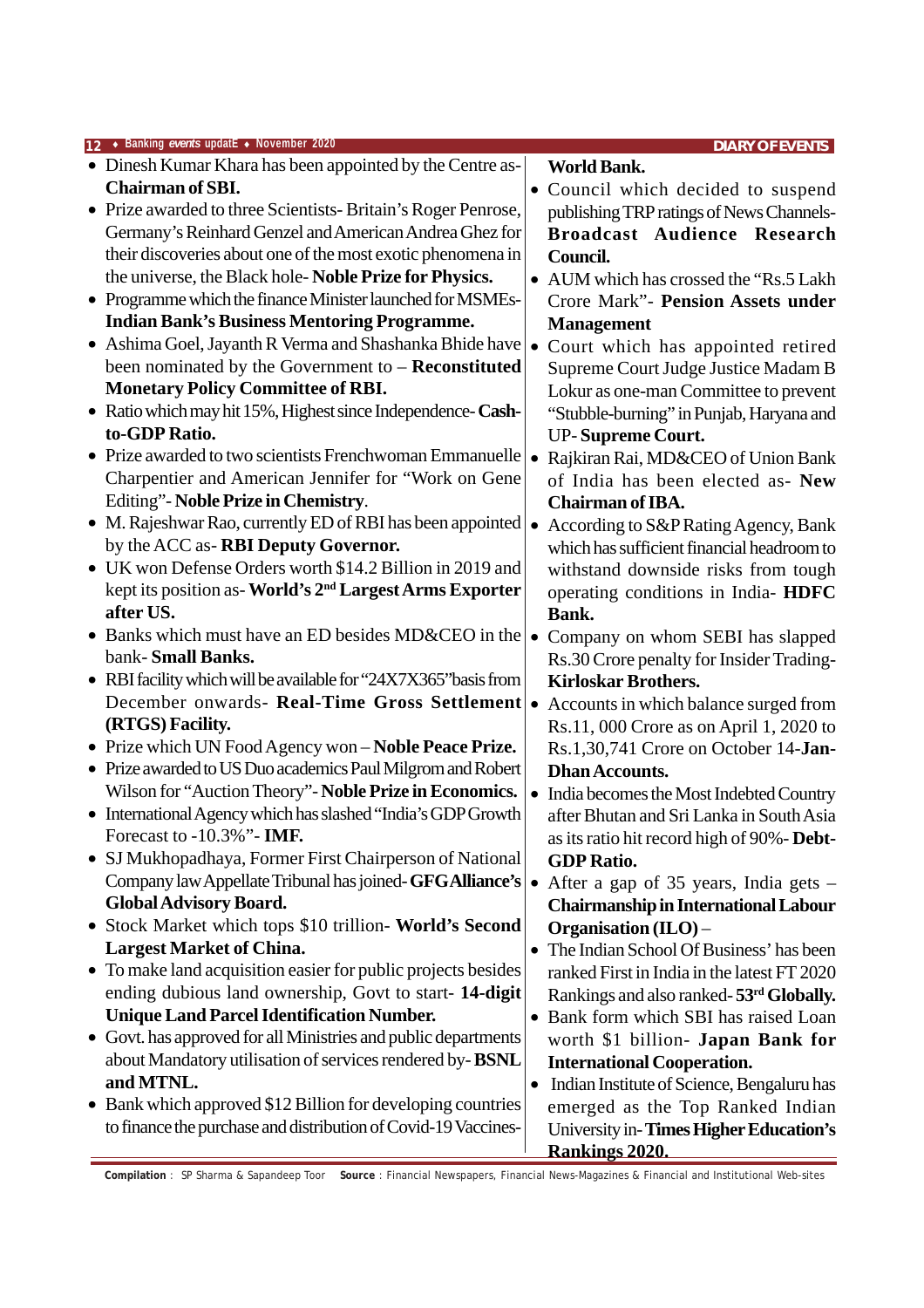|              |                              |             |                                                                                         |              |                   |                          |                                  |              |                                |             | Banking events updatE • November 2020 • 13                         |
|--------------|------------------------------|-------------|-----------------------------------------------------------------------------------------|--------------|-------------------|--------------------------|----------------------------------|--------------|--------------------------------|-------------|--------------------------------------------------------------------|
|              |                              |             | <b>MOCK-TEST</b>                                                                        | $\mathbf C$  |                   | autonomous organization  |                                  |              |                                |             | framework for Housing Finance                                      |
|              |                              |             | <b>PAPER</b>                                                                            | d            |                   | independent organization |                                  |              |                                |             | Companies, the net worth of                                        |
|              |                              |             | <b>Questions on RBI /Govt. Policy</b>                                                   |              |                   |                          | 06 Self-Regulatory Organisation  |              | HFC should be $min$ ___?       |             |                                                                    |
|              |                              |             | 01 The risk weight for a housing loan                                                   |              |                   |                          | (SRO) for Payment Systems        | a            | $Rs.10$ cr                     | $\mathbf b$ | Rs.20 cr                                                           |
|              |                              |             | to individual (sanctioned from                                                          |              |                   |                          | Operators (PSOs) need            | $\mathbf{C}$ | Rs.50 cr                       | d           | Rs.100 cr                                                          |
|              |                              |             | 16.10.20 to 31.03.22) is ______                                                         |              |                   |                          | recognition from __ before       |              |                                |             | 12 As per revised directions, the                                  |
|              |                              |             | where the loan to value ratio is                                                        |              |                   | they start functioning?  |                                  |              |                                |             | amount of individual loan that                                     |
|              |                              |             | less than or equal to 80%,                                                              | a            | Govt. of India    |                          |                                  |              |                                |             | can qualify as part of retail                                      |
|              |                              |             | irrespective of amount of loan.                                                         | b            | <b>SEBI</b>       |                          |                                  |              |                                |             | lending portfolio under Basel III                                  |
| a            | 25%                          | b           | 35%                                                                                     | $\mathbf{C}$ | <b>RBI</b>        | d                        | <b>NPCI</b>                      |              | requirement, is restricted to: |             |                                                                    |
| $\mathbf c$  | 50%                          | d           | 75%                                                                                     |              |                   |                          | 07 At present, the interoperable | a            | Rs.2.5 cr                      | $\mathbf b$ | Rs.4 cr                                                            |
|              |                              |             | 02 The risk weight for a housing loan                                                   |              |                   |                          | quick response (QR) codes        | $\mathbf{C}$ | Rs.5 cr                        | d           | Rs.7.5 cr                                                          |
|              |                              |             | to individual (sanctioned from                                                          |              |                   |                          | include (1) UPI QR 2)Bharat      |              |                                |             | 13 As per revised RBI directions,                                  |
|              |                              |             | 16.10.20 to 31.03.22) is $\_\_$                                                         |              |                   |                          | QR 3)India QR 4)NPCI QR          |              |                                |             | the banks are to implement net                                     |
|              |                              |             | where the loan to value ratio is                                                        | a            | 1 and 2 only      |                          |                                  |              |                                |             | stable funding ratio (NFSR)                                        |
|              |                              |             | $>80\%$ to 90%, irrespective of                                                         | $\mathbf b$  | 1 and 3 only      |                          |                                  |              |                                |             | guidelines under Basel III, by:                                    |
|              | amount of loan.              |             |                                                                                         | $\mathbf{C}$ | $1, 2$ and 3 only |                          |                                  | a            | 30.09.20                       |             |                                                                    |
| a            | 25%                          | b           | 35%                                                                                     | d            | 1 to 4 all        |                          |                                  | b            | 31.12.20                       |             |                                                                    |
| $\mathbf c$  | 50%                          | d           | 75%                                                                                     |              |                   |                          | 08 Payment system operator using | $\mathbf c$  | 01.04.21                       |             |                                                                    |
|              |                              |             | 03 The provision on standard loan                                                       |              |                   |                          | proprietary QR codes are to      | d            | 30.09.21                       |             |                                                                    |
|              |                              |             | under housing loans to individual                                                       |              | shift<br>to       | one                      | or<br>more                       |              |                                |             | 14 As per revised RBI directions,                                  |
|              |                              |             | scheme shall be __ , if loan to                                                         |              |                   | interoperable QRs by:    |                                  |              |                                |             | the banks are to implement                                         |
|              |                              |             | value ratio criteria of RBI is                                                          | $\rm{a}$     | 31.12.20          |                          |                                  |              |                                |             | capital conservation buffer                                        |
|              | complied with.               |             |                                                                                         | b            | 31.03.21          |                          |                                  |              |                                |             | guidelines under Basel III by:                                     |
| a            | 2%                           | b           | $1\%$                                                                                   | $\mathbf{C}$ | 30.09.21          |                          |                                  | a            | 30.09.20                       | $\mathbf b$ | 31.12.20                                                           |
| $\mathbf{C}$ | 0.40%                        | d           | 0.25%                                                                                   | d            | 31.03.22          |                          |                                  | $\mathbf{C}$ | 01.04.21                       | $\mathbf d$ | 30.09.21                                                           |
|              |                              |             | 04 Generally banks are allowed to                                                       |              |                   |                          | 09 As per revised regulatory     |              |                                |             | 15 The Scheme for grant of ex-                                     |
|              | classify $\frac{9}{2}$       |             | of<br>total                                                                             |              |                   |                          | framework for Housing            |              |                                |             | gratia payment of difference                                       |
|              |                              |             | investments under held to                                                               |              |                   |                          | Finance Companies, the total     |              |                                |             | between compound interest and                                      |
|              | maturity category (HTM):     |             |                                                                                         |              |                   | assets should have min   |                                  |              |                                |             | simple interest for six months to                                  |
| a            | 25%                          | $\mathbf b$ | 20%                                                                                     |              |                   |                          | assets in the form of housing    |              |                                |             | borrowers in specified loan                                        |
| C            | 15%                          | d           | 10%                                                                                     |              | finance?          |                          |                                  |              | period?                        |             | accounts covers the following                                      |
|              |                              |             | 05 A non-governmental organisation                                                      | a            | 45%               | b                        | 50%                              |              | 1.2.20 to 31.7.20              |             |                                                                    |
|              |                              |             | that sets and enforces rules and                                                        | $\mathbf{C}$ | 60%               | d                        | 75%                              | a            |                                |             |                                                                    |
|              |                              |             | standards relating to the conduct                                                       |              |                   |                          | 10 As per revised regulatory     | b            | 1.3.20 to 31.8.20              |             |                                                                    |
|              |                              |             | of member entities in the industry,                                                     |              |                   | framework for            | Housing                          | $\mathbf C$  | 1.4.20 to 30.9.20              |             |                                                                    |
|              |                              |             | with the aim of protecting the                                                          |              |                   |                          | Finance Companies, out of total  | d            | 1.5.20 to 31.10.20             |             |                                                                    |
|              |                              |             | customer and promoting ethical                                                          |              |                   |                          | assets_____ should be housing    |              |                                |             | 16 The Scheme for grant of ex-                                     |
|              | called $\_\$ :               |             | and professional standards is                                                           |              |                   | loans for individuals.   |                                  |              |                                |             | gratia payment of difference                                       |
|              | self-guiding organization    |             |                                                                                         | a            | 45%               | $\mathbf b$              | 50%                              |              |                                |             | between compound interest and<br>simple interest for six months to |
| a            | self-regulatory organization |             |                                                                                         | $\mathbf{C}$ | 60%               | d                        | 75%                              |              |                                |             | borrowers covers loan accounts                                     |
| b            |                              |             |                                                                                         |              |                   |                          | 11 As per revised regulatory     |              |                                |             |                                                                    |
|              |                              |             | Disclaimer : We have taken every care to provide information, we believe to be accurate |              |                   |                          |                                  |              |                                |             | We strongly believe that the subscribers                           |

and reliable and do not assume responsibility of any kind nor shall be liable for losses & consequence arising from use thereof. Since this information is based on the published SUGGESTIONS/<br>VIEWS reports mostly, correctness or otherwise thereof may be verified by the user with the original sources, in advance. .......................................................................*Editor*

are the best consultants, we have. Based on their feed back, we keep on redesigning and restructring this publication. Kindly send your suggestions and views.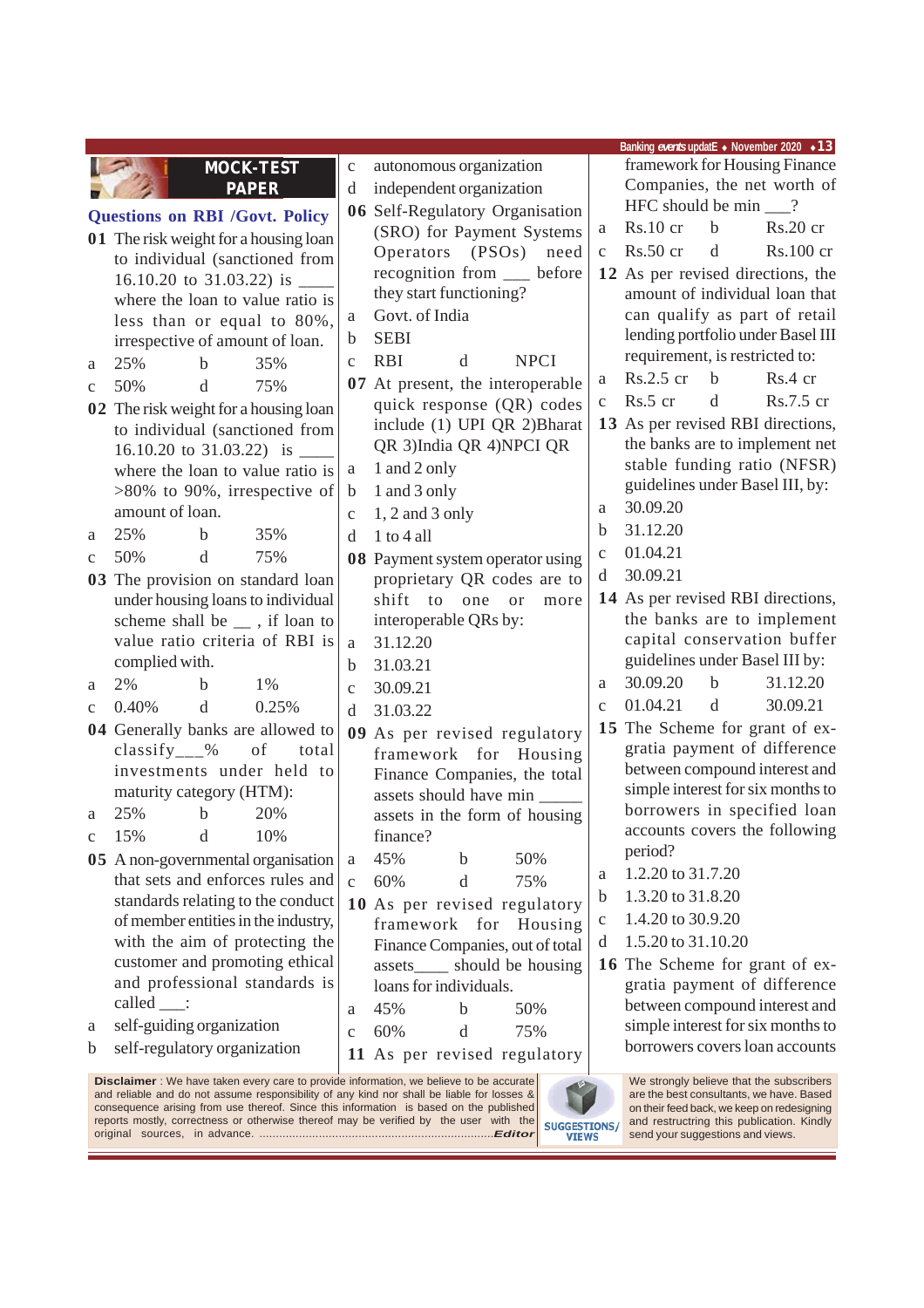|              | 14 • Banking events updatE • November 2020                    |                   |                                                                  |              |                                                                                 |
|--------------|---------------------------------------------------------------|-------------------|------------------------------------------------------------------|--------------|---------------------------------------------------------------------------------|
|              | with amount up to?                                            |                   | 22 HUF cannot be a partner in a                                  |              | to write the name of his                                                        |
| a            | $Rs.50$ lac<br>$\mathbf b$<br>Rs.1 cr                         |                   | partnership firm as per Supreme                                  |              | nominee on his pass book.                                                       |
| $\mathbf{C}$ | Rs.2 cr<br>d<br>Rs.5 cr                                       |                   | Court Judgments.<br>The                                          | a            | This can be done as customer                                                    |
|              | 17 What is the maximum amount                                 |                   | judgments in based on the                                        |              | has given his consent                                                           |
|              | that can be remitted outside                                  |                   | premise that :                                                   | $\mathbf b$  | This cannot be done, since it                                                   |
|              | India, from NRO account,                                      | a                 | HUF is a legal person with                                       |              | would amount to disclosure of                                                   |
|              | representing sale proceeds of                                 |                   | Karta as its head, but other                                     |              | customer account information                                                    |
|              | the immovable property in India                               |                   | coparceners are not liable                                       | $\mathbf{C}$ | This cannot be done, as it is a                                                 |
| a            | Rs.10 lac in a calendar year                                  | $\mathbf b$       | HUF is not a legal person and<br>enter into<br>such<br>cannot    |              | risk-prone proposal.                                                            |
| b            | Rs.1 lac in a calendar year                                   |                   | agreement that makes it liable                                   | <sub>d</sub> | Bank can make mention that it<br>is a nomination account but                    |
| $\mathbf C$  | 1 lac US \$ per financial year                                |                   | for the action of others.                                        |              | name of the nominee cannot be                                                   |
| d            | 1 million US \$ per financial year                            | $\mathbf C$       | HUF is not competent to enter                                    |              | written.                                                                        |
| e            | no such remittance is allowed.                                |                   | into any contract with outsiders                                 |              | 27 Which of the following is                                                    |
| 18           | Hindi day is observed on :                                    |                   | and make it liable for the actions                               |              | correct with regard to the                                                      |
| a            | Jan $26$<br>Jun 22<br>b                                       |                   | of others                                                        |              | interest on a saving bank                                                       |
| $\mathbf c$  | Sept 14<br>Nov <sub>11</sub><br>d                             | d                 | HUF cannot enter into any                                        |              | deposited                                                                       |
|              | 19 The minimum paid up capital of                             |                   | contract with outsiders                                          | a            | it is paid for the average balance                                              |
|              | a new Private Universal Bank<br>has to be:                    |                   | 23 A company has to make                                         |              | maintained during the month, but                                                |
| a            | Rs.200 cr<br>Rs.100 cr<br>b                                   |                   | payment of dividend to large no.                                 |              | from 1.4.2009 it is payable on a                                                |
| $\mathbf{C}$ | Rs.300 cr<br>Rs.400 cr<br>d                                   |                   | of its shareholders through<br>electronic medium. It should use: |              | daily product basis                                                             |
| e            | Rs.500 cr                                                     | a                 | RTGS system                                                      | b            | it is paid for the minimum                                                      |
|              | 20 Loan under which of the                                    | $\mathbf b$       | EFT system                                                       |              | balance maintained during 10 <sup>th</sup><br>day to last day of the month, but |
|              | following scheme/purpose, can                                 | $\mathbf C$       | <b>SWIFT</b> system                                              |              | from 1.4.2009 it is payable on a                                                |
|              | be allowed within the DRI                                     | d                 | ECS - Debit clearing system                                      |              | daily product basis                                                             |
|              | financing of 4%:                                              | $\mathbf e$       | ECS - Credit clearing system                                     | $\mathbf C$  | it is paid for the maximum                                                      |
| a            | housing loans up to Rs.20000 to                               |                   | 24 A firm has obtained a term loan                               |              | balance maintained during the                                                   |
|              | poor families                                                 |                   | of Rs.12 lac and its capital is                                  |              | month, but from 1.4.2009 it is                                                  |
| $\mathbf b$  | housing loans up to Rs.20000                                  |                   | Rs.4 lac. The firm has created                                   |              | payable on a daily product basis                                                |
|              | under National Housing bank                                   |                   | general reserve of Rs.3 lac                                      | d            | from 1.4.2010 it is payable on a                                                |
|              | Scheme                                                        |                   | while it has been showing pre-                                   |              | daily product basis                                                             |
| $\mathbf c$  | housing loans up to Rs.20000                                  |                   | paid expenses of Rs.1 lac in its                                 |              | 28 When book debts are recovered                                                |
|              | under Indira Awas Yojna<br>all the above                      |                   | balance sheet. The debt equity                                   |              | by a firm and amount credited<br>to bank account, what is the                   |
| d            |                                                               |                   | ratio of the firm is:                                            |              | effect:                                                                         |
|              | 21 What is the maximum amount<br>that banks can levy as penal | a<br>$\mathbf{C}$ | 1.71:1<br>1.89:1<br>$\mathbf b$<br>2.00:1                        | a            | current ratio increases                                                         |
|              | charges for non-maintenance of                                | d                 |                                                                  | b            | current ratio decrease                                                          |
|              | minimum balances in any                                       |                   | data incomplete. Calculation not<br>possible                     | $\mathbf c$  | quick ratio increase                                                            |
|              | inoperative account.                                          |                   | 25 Data Storage unit of a                                        | d            | quick ratio decreases                                                           |
| a            | no charges can be levied                                      |                   | computer is called                                               | e            | there is no effect                                                              |
| $\mathbf b$  | within the ceiling rate fixed by                              | a                 | random access memory                                             |              | 29 A bank has an oversold position                                              |
|              | <b>RBI</b>                                                    | b                 | hard disk                                                        |              | in foreign exchange on a                                                        |
| $\mathbf c$  | not more than 1%                                              | $\mathbf{C}$      | memory unit                                                      |              | particular day. It has to square                                                |
| d            | at bank discretion under Board                                | d                 | compact disk                                                     |              | its position at the end of the day.                                             |
|              | approved procedure and policy                                 |                   | 26 X makes a request to the bank                                 |              | The foreign exchange rates are                                                  |
|              |                                                               |                   |                                                                  |              |                                                                                 |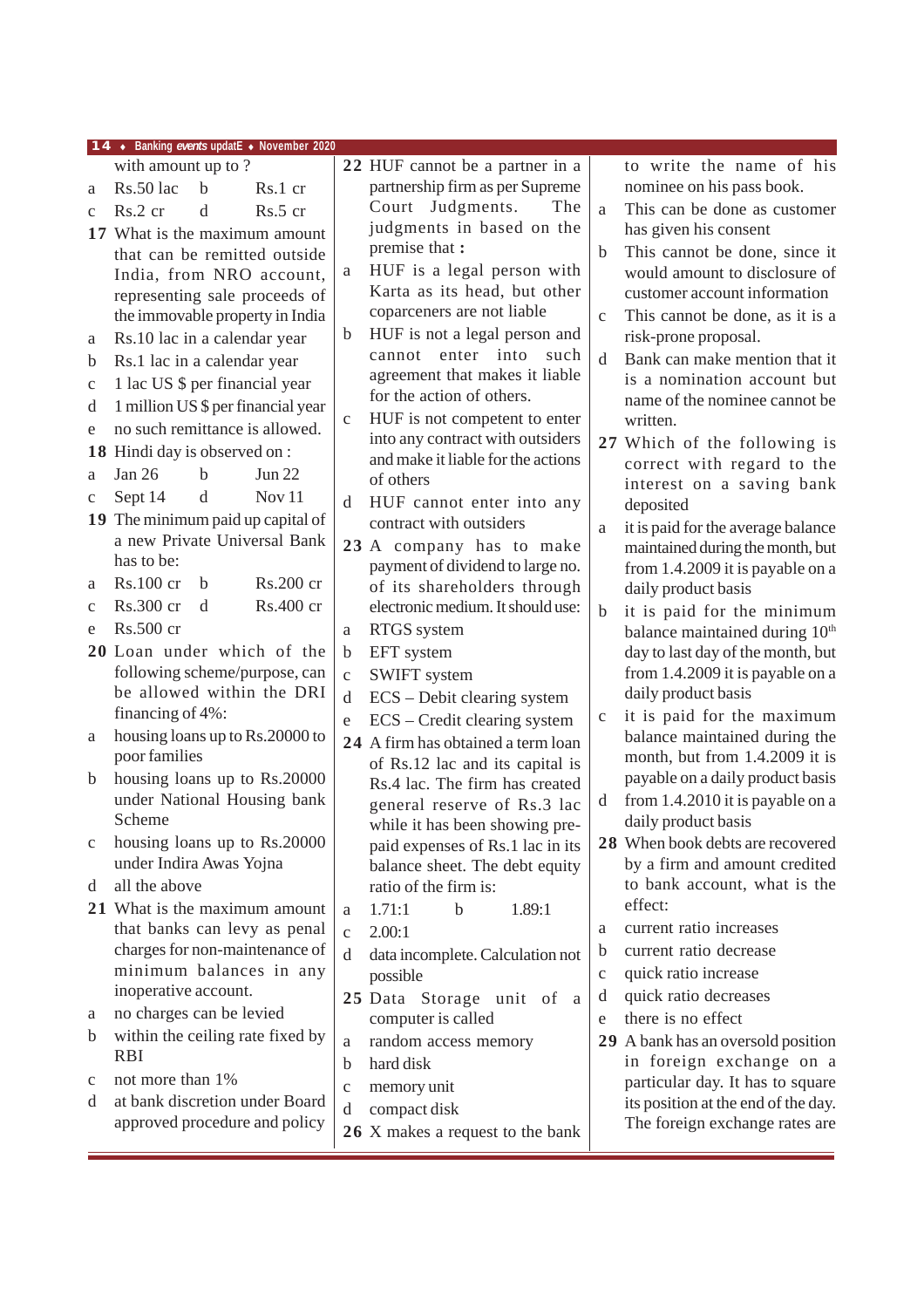|              |                                                              |              |                                                                      |                           | Banking events updatE • November 2020 • 15                                |
|--------------|--------------------------------------------------------------|--------------|----------------------------------------------------------------------|---------------------------|---------------------------------------------------------------------------|
|              | increasing:                                                  | b            | max Rs.1 lac                                                         |                           | stamped as per rates prescribed                                           |
| a            | the bank will gain substantially                             | $\mathbf{C}$ | max Rs.50000                                                         |                           | by $\frac{1}{\sqrt{2}}$ , within a period of $\frac{1}{\sqrt{2}}$         |
| b            | the bank will gain marginally                                | d            | at discretion of banks                                               | a                         | Central Govt., 4 months                                                   |
| $\mathbf{C}$ | there will be no effect on the                               |              | 34 In a loan account, the Central                                    | $\mathbf b$               | Central Govt., 3 months                                                   |
|              | bank                                                         |              | Govt. has given guarantee. The                                       | $\mathbf C$               | State Govt., 3 months                                                     |
| d            | the bank will incur loss                                     |              | loan account is overdue for the                                      | d                         | State Govt., 4 months                                                     |
|              | 30 Form 15-H (in terms of Income                             |              | last 2 years and 5 months. What                                      | e                         | Not require stamping in India                                             |
|              | Tax Act) is used in which of the                             |              | is the provision % age on the                                        |                           | 39 An NPA has been sold by Bank-                                          |
|              | following cases:                                             |              | loan:                                                                |                           | B to a bank. What is the                                                  |
| a            | issue of tax deduction certificate                           | a            | 0.40%<br>10%<br>b                                                    |                           | minimum period for which the                                              |
|              | by the banks                                                 | $\mathbf{C}$ | 20%<br>d<br>30%                                                      |                           | account should have been in the                                           |
| $\mathbf b$  | declaration by senior citizen for                            | e:           | No provision is to be made.                                          |                           | books of Bank-B before sale to<br>the bank:                               |
|              | non-deduction of tax at source                               |              | 35 A loan is guaranteed by the                                       | $\rm{a}$                  | 12 months as NPA                                                          |
| $\mathbf c$  | declaration by an ordinary                                   |              | Guarantee of State govt. and it<br>is running irregular for the last | $\mathbf b$               | any NPA account                                                           |
|              | customer for non-deduction of                                |              | 5 months. The loan will be                                           | $\mathbf{C}$              | 24 months as doubtful account                                             |
|              | tax at source                                                |              | classified as ___:                                                   | d                         | 24 months as sub-standard                                                 |
| d            | exemption for non-quoting of                                 | a            | standard account                                                     |                           | including special mention                                                 |
|              | <b>PAN</b>                                                   | b            | special mention account                                              |                           | account status                                                            |
| e:           | None of the above                                            | $\mathbf{C}$ | sub-standard<br>unsecured                                            | e                         | sale of ARC is not permitted.                                             |
|              | 31 Under RTGS the transactions                               |              | account                                                              |                           | 40 What will be due date for a bill                                       |
|              | time 7 am to 6.00 pm is in respect                           | d            | sub-standard secured account                                         |                           | dated 27.12.2016 payable 30                                               |
|              | of which of the following<br>category of transactions:       | e:           | None of the above                                                    | $\rm{a}$                  | days after date:<br>Jan 23, 2017                                          |
| a            | inter-bank transactions                                      |              | 36 A monetary ceiling of Rs.20 lac                                   | $\mathbf b$               | Jan 25, 2017                                                              |
| b            | intra-bank transactions                                      |              | (max) has been imposed for                                           | $\mathbf{C}$              | Jan 26, 2017                                                              |
| $\mathbf{C}$ | all transactions                                             |              | entertaining cases by which of                                       | d                         | Jan 27, 2017                                                              |
| d            | customer transactions                                        |              | the following:                                                       |                           | 41 What type of right the banks are                                       |
|              | 32 What is the time period of the                            | a            | <b>Consumer Courts</b>                                               |                           | having under SARFAESI Act in                                              |
|              | notice which is required to be                               | b            | Lok Adalat                                                           |                           | case of default by the borrower,                                          |
|              | given by a bank for sale of                                  | $\mathbf C$  | <b>District Courts</b>                                               |                           | in repayment of the loan:                                                 |
|              | security charged to the bank after                           | d            | Debt Recovery Tribunals                                              | a                         | take possession of the secured                                            |
|              | taking possession under the                                  |              | 37 Which of the following in                                         | $\mathbf b$               | assets,<br>takeover management of the                                     |
|              | provision of Securitisation and                              |              | general, is eligible, as a                                           |                           | assets                                                                    |
|              | Reconstruction of Financial                                  |              | borrower, under National Rural<br>Livelihood Mission (NRLM)?         | $\mathbf C$               | to sell or lease the secured                                              |
|              | Assets and Enforcement of                                    |              | SC/ST women and non-SC/ST                                            |                           | assets                                                                    |
|              | Security Interest Act 2002:                                  | a            | women                                                                | d                         | any of the above                                                          |
| a            | 15 days<br>$\mathbf b$<br>30 days                            | b            | women self help groups                                               |                           | <b>Answers</b>                                                            |
| c            | 45 days<br>d<br>60 days                                      | $\mathbf{C}$ | SC/ST and non-SC/ST men                                              | 01 b                      | $02\ c$<br>03 d<br>05 b<br>04 a                                           |
| e            | 90 days                                                      | d            | any of the above                                                     | 06 с                      | 07a<br>08 d<br>09 c<br>10 b                                               |
|              | 33 As per extant instructions of<br>RBI, what is the maximum |              | 38 A power of attorney executed                                      | 11 b                      | 12 d<br>15<br>13 <sub>c</sub><br>14 <sub>c</sub><br>b                     |
|              | amount limit that the bank can                               |              | by an NRI in favour of his                                           | 16 <sub>c</sub><br>$21$ d | 17d<br>18 c<br>19 e<br>20 <sub>c</sub><br>22 b<br>23 e<br>24 a<br>25<br>b |
|              | fix up to which minors may be                                |              | mother for obtaining payment                                         | 26a                       | 27 <sub>d</sub><br>28 e<br>29 d<br>30<br>b                                |
|              | allowed to operate their deposit                             |              | from the deceased account in                                         | 31 d                      | 32 b<br>33 d<br>35<br>34 e<br>d                                           |
|              | accounts independently.                                      |              | the name of his father has been                                      | 36 b                      | 37 b<br>39 b<br>38 c<br>40 b                                              |
| a            | max Rs.2 lac                                                 |              | received. This requires to be                                        | 41 d                      |                                                                           |
|              |                                                              |              |                                                                      |                           |                                                                           |